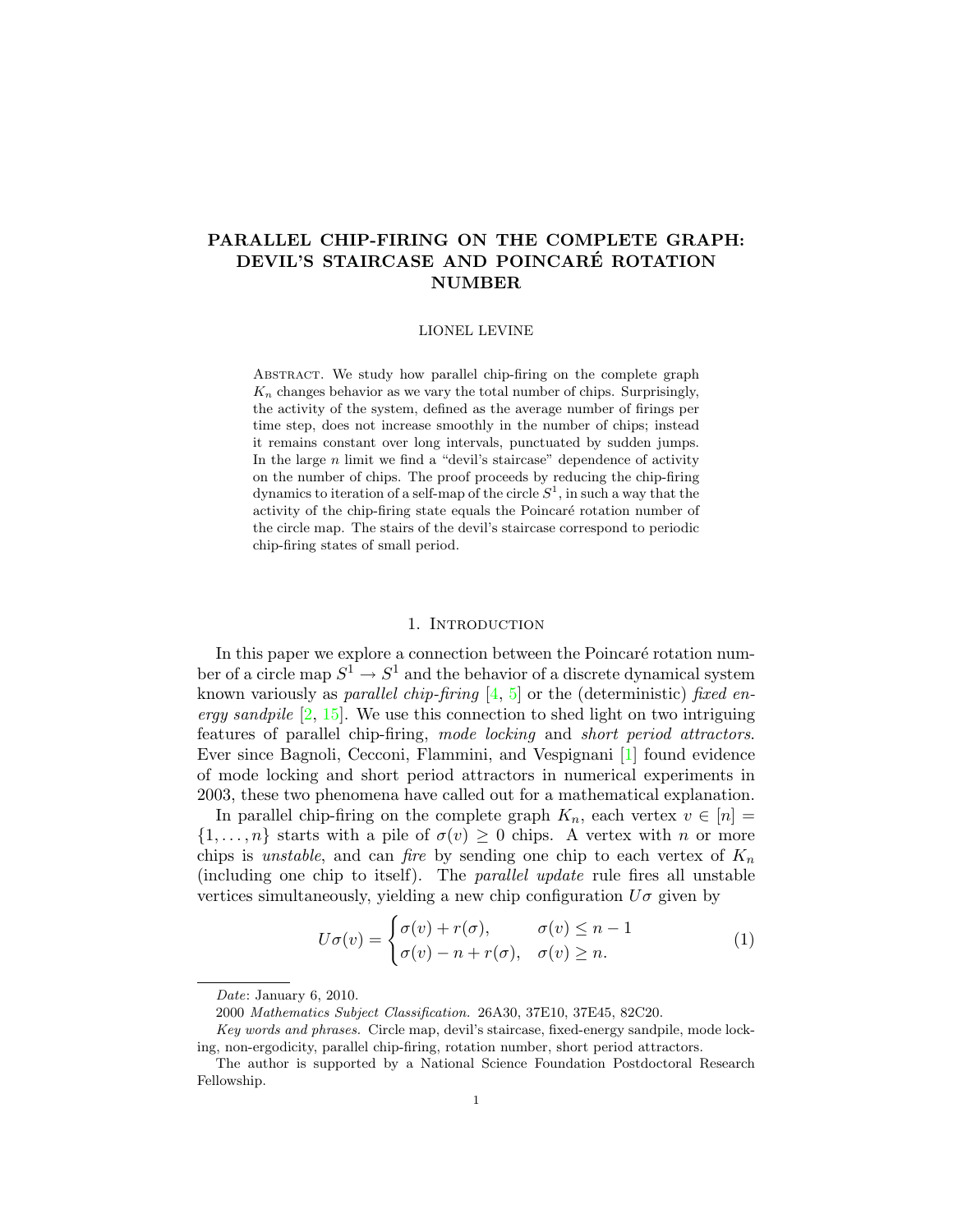Here

$$
r(\sigma) = \#\{v | \sigma(v) \ge n\}
$$

is the number of unstable vertices. Write  $U^0 \sigma = \sigma$ , and  $U^t \sigma = U(U^{t-1} \sigma)$ for  $t \geq 1$ .

Note that the total number of chips in the system is conserved. In particular, only finitely many different states are reachable from the initial configuration  $\sigma$ , so the sequence  $(U^t \sigma)_{t\geq 0}$  is eventually periodic: there exist integers  $m \geq 1$  and  $t_0 \geq 0$  such that

<span id="page-1-0"></span>
$$
U^{t+m}\sigma = U^t \sigma \qquad \forall t \ge t_0. \tag{2}
$$

The *activity* of  $\sigma$  is the limit

<span id="page-1-1"></span>
$$
a(\sigma) = \lim_{t \to \infty} \frac{\alpha_t}{nt}.
$$
\n(3)

where

$$
\alpha_t = \sum_{s=0}^{t-1} r(U^s \sigma)
$$

is the total number of firings performed in the first t updates. By  $(2)$ , the limit in [\(3\)](#page-1-1) exists and equals  $\frac{1}{mn}(\alpha_{t+m} - \alpha_t)$  for any  $t \geq t_0$ . Since  $0 \leq \alpha_t \leq nt$ , we have  $0 \leq a(\sigma) \leq 1$ .

Following [\[1\]](#page-20-3), we ask: how does the activity change when chips are added to the system? If  $\sigma_n$  is a chip configuration on  $K_n$ , write  $\sigma_n + k$  for the configuration obtained from  $\sigma_n$  by adding k chips at each vertex. The function

$$
\tilde{s}_n(k) = a(\sigma_n + k)
$$

is called the *activity phase diagram* of  $\sigma_n$ . Surprisingly, for many choices of  $\sigma_n$ , the function  $\tilde{s}_n$  looks like a staircase, with long intervals of constancy punctuated by sudden jumps (Figure [1\)](#page-2-0). This phenomenon is known as mode locking: if the system is in a preferred mode, corresponding to a wide stair in the staircase, then even a relatively large perturbation in the form of adding extra chips will not change the activity. For a general discussion of mode locking, see [\[12\]](#page-21-1).

To quantify the idea of mode locking in our setting, suppose we are given an infinite family of chip configurations  $\sigma_2, \sigma_3, \ldots$  with  $\sigma_n$  defined on  $K_n$ . Suppose that  $0 \leq \sigma_n(v) \leq n-1$  for all  $v \in [n]$ , and that for all  $0 \leq x \leq 1$ 

<span id="page-1-2"></span>
$$
\frac{1}{n} \# \{ v \in [n] \mid \sigma_n(v) < nx \} \to F(x) \qquad \text{as } n \to \infty \tag{4}
$$

for a continuous function  $F : [0,1] \to [0,1]$ . Then according to Theorem [8,](#page-10-0) the activity phase diagrams  $\tilde{s}_n$ , suitably rescaled, converge pointwise to a continuous, nondecreasing function  $s : [0,1] \rightarrow [0,1]$ . Moreover, under a mild additional hypothesis, Proposition  $10$  says that this limiting function s is a *devil's staircase*: it is locally constant on an open dense subset of  $[0, 1]$ . For each rational number  $p/q \in [0, 1]$  there is a stair of height  $p/q$ , that is, an interval of positive length on which s is constant and equal to  $p/q$ .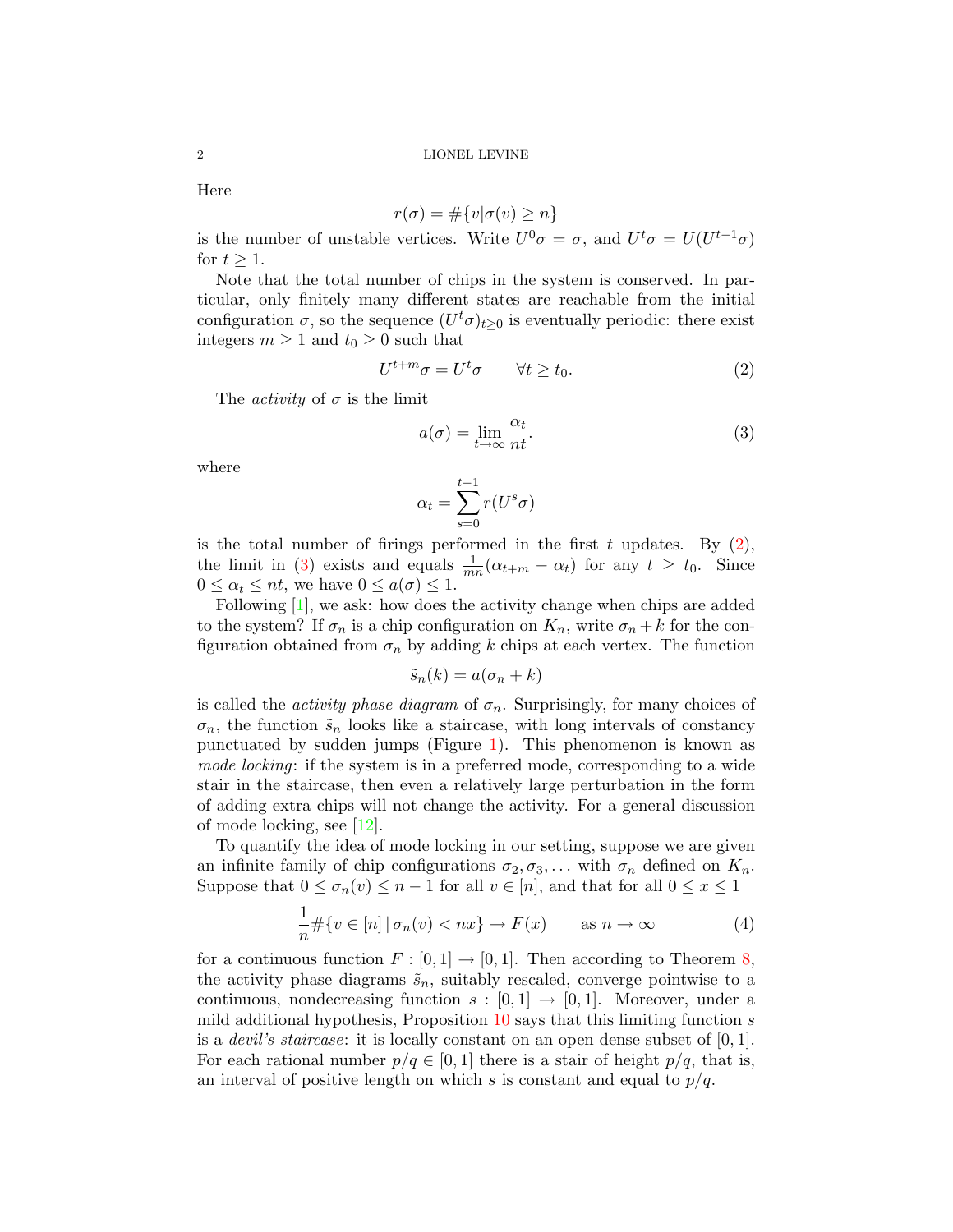

<span id="page-2-0"></span>FIGURE 1. The activity phase diagrams  $\tilde{s}_n(k) = a(\sigma_n + k)$ , for  $n = 10$  (top left), 100 (top right), 1000 (bottom left), and 10000, where  $\sigma_n$  is given by [\(5\)](#page-3-0). On the horizontal axis, k runs from 0 to *n*. On the vertical axis,  $\tilde{s}_n$  runs from 0 to 1.

Related to mode locking, a second feature observed in simulations of parallel chip-firing is non-ergodicity: in trials performed with random initial configurations on the  $n \times n$  torus, the activity observed in individual trials differs markedly from the average activity observed over many trials [\[15\]](#page-21-0). The experiments of [\[1\]](#page-20-3) suggested a reason: the chip-firing states in locked modes, corresponding to stairs of the devil's staircase, tend to be periodic with very small period. We study these short period attractors in Theorem [18.](#page-17-0) Under the same hypotheses that yield a devil's staircase in Propositon [10,](#page-12-0) for each  $q \in \mathbb{N}$ , at least a constant fraction  $c_q n$  of the states  ${\lbrace \sigma_n+k \rbrace_{k=0}^n}$  have eventual period q.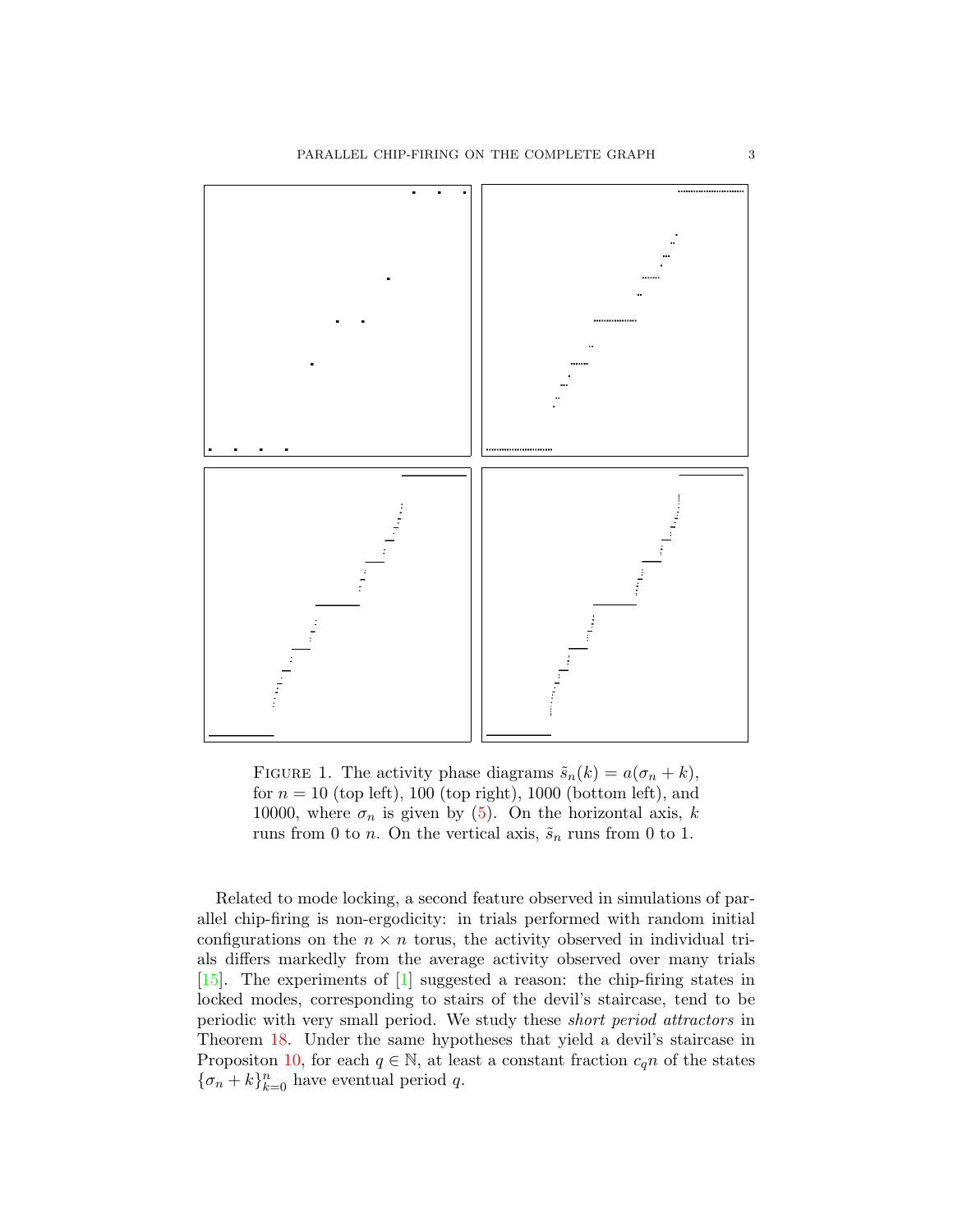#### 4 LIONEL LEVINE

To illustrate these results, consider the chip configuration  $\sigma_n$  on  $K_n$  defined by

<span id="page-3-0"></span>
$$
\sigma_n(v) = \left\lfloor \frac{n}{4} \right\rfloor + \left\lfloor \frac{v-1}{2} \right\rfloor, \qquad v = 1, \dots, n. \tag{5}
$$

Here  $|x|$  denotes the greatest integer  $\leq x$ . This family of chip configurations satisfies [\(4\)](#page-1-2) with

<span id="page-3-1"></span>
$$
F(x) = \begin{cases} 0, & x \le \frac{1}{4} \\ 2x - \frac{1}{2}, & \frac{1}{4} \le x \le \frac{3}{4} \\ 1, & x \ge \frac{3}{4}. \end{cases}
$$
(6)

The activity phase diagrams of  $\sigma_n$  for  $n = 10, 100, 1000, 10000$  are graphed in Figure [1.](#page-2-0) For example, when  $n = 10$  we have

$$
(a(\sigma_{10}+k))_{k=0}^{10}=(0, 0, 0, 0, 1/3, 1/2, 1/2, 2/3, 1, 1, 1)
$$

and when  $n = 100$ , we have

(a(σ<sup>100</sup> +k))<sup>100</sup> <sup>k</sup>=0 =(0, 0, 0, 0, 0, 0, 0, 0, 0, 0, 0, 0, 0, 0, 0, 0, 0, 0, 0, 0, 0, 0, 0, 0, 0, 0, 1/6, 1/5, 1/5, 1/4, 1/4, 1/4, 2/7, 1/3, 1/3, 1/3, 1/3, 1/3, 1/3, 1/3, 2/5, 2/5, 1/2, 1/2, 1/2, 1/2, 1/2, 1/2, 1/2, 1/2, 1/2, 1/2, 1/2, 1/2, 1/2, 1/2, 1/2, 1/2, 1/2, 3/5, 3/5, 2/3, 2/3, 2/3, 2/3, 2/3, 2/3, 2/3, 5/7, 3/4, 3/4, 3/4, 4/5, 4/5, 5/6, 1, 1, 1, 1, 1, 1, 1, 1, 1, 1, 1, 1, 1, 1, 1, 1, 1, 1, 1, 1, 1, 1, 1, 1, 1, 1).

As *n* grows, the denominators of these rational numbers grow remarkably slowly: the largest denominator is 11 for  $n = 1000$ , and 13 for  $n = 10000$ . Moreover, for any fixed  $n$  the very smallest denominators occur with greatest frequency. For example, when  $n = 10000$ , there are 1667 values of k for which  $a(\sigma_n + k) = \frac{1}{2}$ , and 714 values of k for which  $a(\sigma_n + k) = \frac{1}{3}$ ; but for each  $p = 1, ..., 12$  there is just one value of k for which  $a(\sigma_n + k) = \frac{p}{13}$ . In Lemma [17,](#page-16-0) we relate these denominators to the periodicity: if  $a(\sigma) = p/q$ in lowest terms, then  $\sigma$  has eventual period q.

The remainder of the paper is organized as follows. In section [2](#page-4-0) we show how to construct, given a chip configuration  $\sigma$  on  $K_n$ , a circle map f:  $S^1 \to S^1$  whose rotation number equals the activity of  $\sigma$ . This construction resembles the one-dimensional particle/barrier model of [\[10\]](#page-20-4). In section [3](#page-10-1) we use the circle map to prove our main results on mode locking, Theorem [8](#page-10-0) and Proposition [10.](#page-12-0) Short period attractors are studied in section [4,](#page-13-0) where we show that all states on  $K_n$  have eventual period at most n (Proposition [16\)](#page-15-0). Finally, in Theorem [23,](#page-19-0) we find a small "window" in which all states have eventual period two.

In parallel chip-firing on a general graph, a vertex is unstable if it has at least as many chips as its degree, and fires by sending one chip to each neighbor; at each time step, all unstable vertices fire simultaneously. Many questions remain concerning parallel chip-firing on graphs other than  $K_n$ . If the underlying graph is a tree  $[4]$  or a cycle  $[7]$ , then instead of a devil's staircase of infinitely many preferred modes, there are just three: activity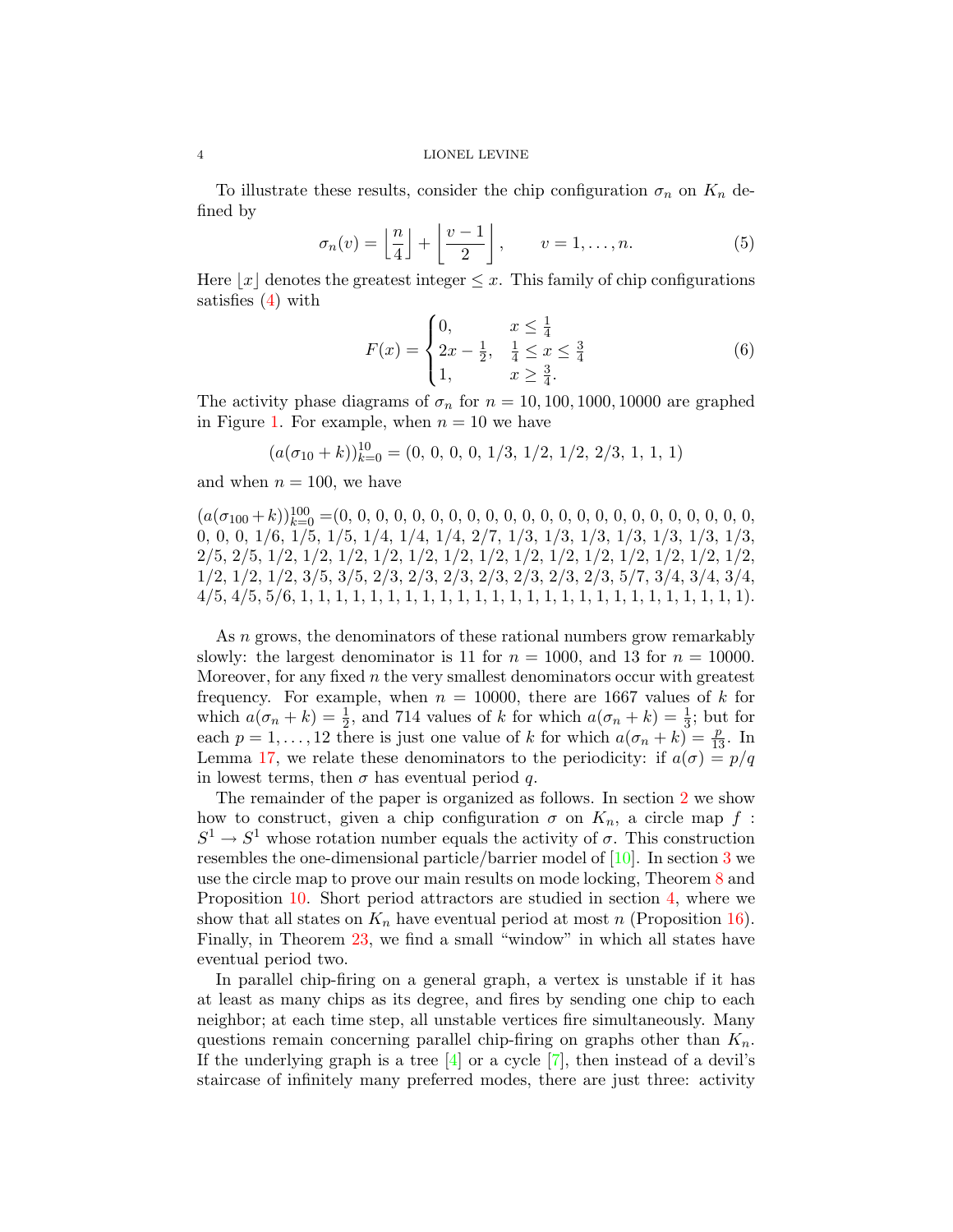$0, \frac{1}{2}$  and 1. On the other hand, the numerical experiments of [\[1\]](#page-20-3) for parallel chip-firing on the  $n \times n$  torus suggest a devil's staircase in the large n limit. Our arguments rely quite strongly on the structure of the complete graph, whereas the mode locking phenomenon seems to be widespread. It would be very interesting to relate parallel chip-firing on other graphs to iteration of a circle map (or perhaps a map on a higher-dimensional manifold) in order to explain the ubiquity of mode locking.

## 2. Construction of the Circle Map

<span id="page-4-0"></span>We first introduce a framework of generalized chip configurations, which will encompass chip configurations on  $K_n$  for all n. To each generalized chip configuration we associate a probability measure on the interval  $[0, 2)$ , and to each such measure we associate a circle map  $S^1 \to S^1$ . We will define an update rule  $U$  describing the dynamics on each of these objects, so that the following diagram commutes.

<span id="page-4-1"></span>chip configurations on 
$$
K_n
$$
 →   
\n $\downarrow$    
\ngeneralized chip configurations → generalized chip configurations  
\n $\downarrow$    
\n $\downarrow$    
\n $\downarrow$    
\n $\downarrow$    
\n $\downarrow$  (7)  
\n $\downarrow$    
\n $\downarrow$  (7)  
\n $\downarrow$    
\n $\downarrow$  (7)  
\n $\downarrow$    
\n $\downarrow$  (7)  
\n $\downarrow$    
\n $\downarrow$  (7)  
\n $\downarrow$    
\n $\downarrow$  (8)  
\n $\downarrow$    
\n $\downarrow$  (9)  
\n $\downarrow$    
\n $\downarrow$  (1)  
\n $\downarrow$    
\n $\downarrow$  (2)  
\n $\downarrow$    
\n $\downarrow$    
\n $\downarrow$    
\n $\downarrow$    
\n $\downarrow$    
\n $\downarrow$    
\n $\downarrow$    
\n $\downarrow$    
\n $\downarrow$    
\n $\downarrow$    
\n $\downarrow$    
\n $\downarrow$    
\n $\downarrow$    
\n $\downarrow$    
\n $\downarrow$    
\n $\downarrow$    
\n $\downarrow$    
\n $\downarrow$    
\n $\downarrow$    
\n $\downarrow$    
\n $\downarrow$    
\n $\downarrow$    
\n $\downarrow$    
\n $\downarrow$    
\n $\downarrow$    
\n $\downarrow$    
\n $\downarrow$    
\n $\downarrow$    
\n $\downarrow$    
\n $\downarrow$    
\n $\downarrow$    
\n $\downarrow$    
\n $\downarrow$    
\n $\downarrow$    
\n $\downarrow$    
\n $\downarrow$    
\n $\downarrow$    
\n $\downarrow$  

Write  $\mathcal L$  for Lebesgue measure on [0, 1]. A generalized chip configuration is a measurable function

$$
\eta:[0,1]\to[0,\infty).
$$

Let

$$
r(\eta) = \mathcal{L}\{x|\eta(x) \ge 1\}
$$

and define the update rule

<span id="page-4-4"></span>
$$
U\eta(x) = \begin{cases} \eta(x) + r(\eta), & \eta(x) < 1\\ \eta(x) - 1 + r(\eta), & \eta(x) \ge 1. \end{cases}
$$
 (8)

If  $\sigma$  is a chip configuration on  $K_n$ , we define its associated generalized chip configuration  $\psi(\sigma)$  by

<span id="page-4-3"></span>
$$
\psi(\sigma)(x) = \frac{\sigma(\lceil nx \rceil) + \lceil nx \rceil - nx}{n} \tag{9}
$$

<span id="page-4-2"></span>where  $[y]$  denotes the least integer  $\geq y$ . Our first lemma checks that the top square of [\(7\)](#page-4-1) commutes.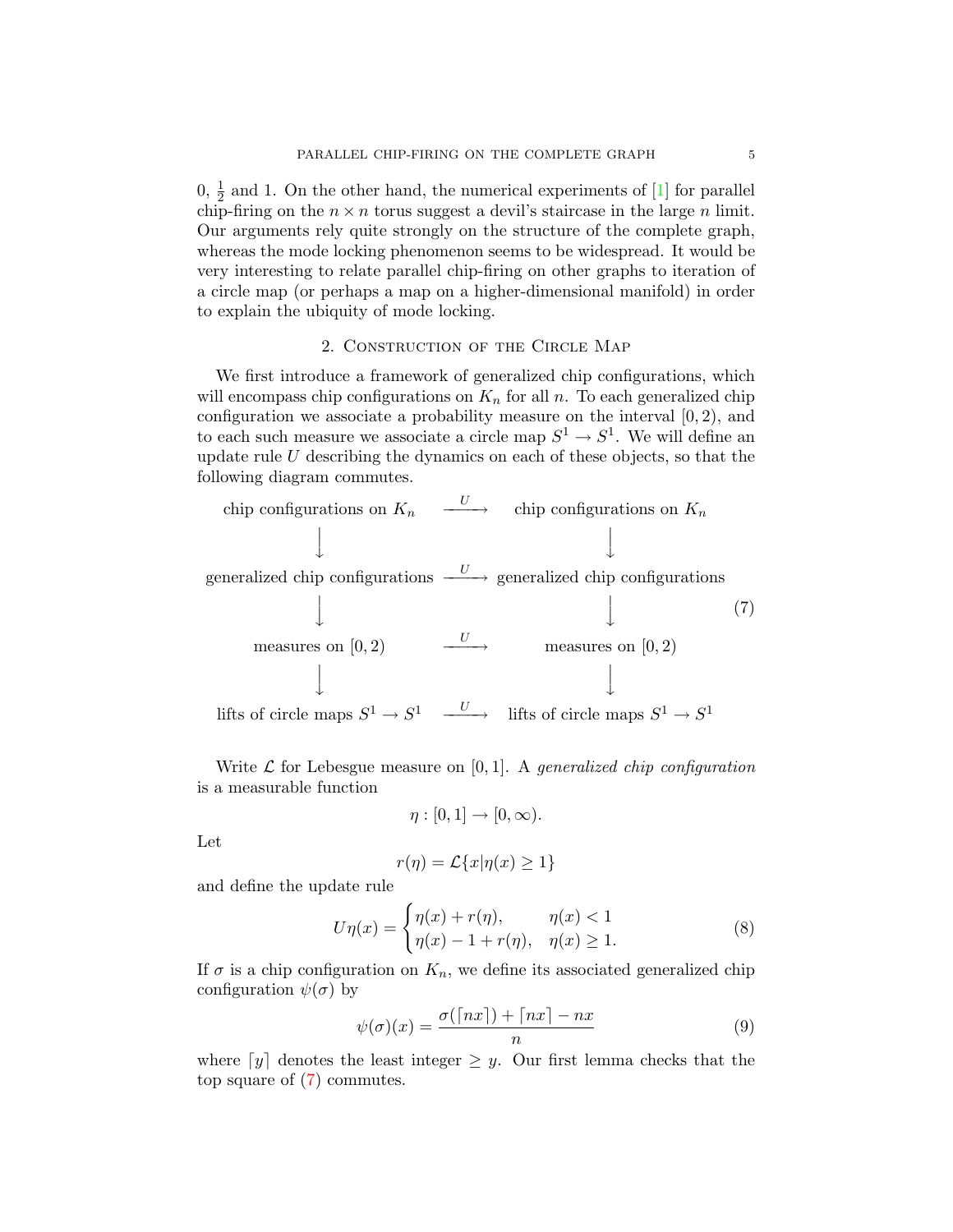**Lemma 1.**  $U \circ \psi = \psi \circ U$ .

*Proof.* Let  $\sigma$  be a chip configuration on  $K_n$ , and write  $\eta = \psi(\sigma)$ . For  $v \in [n]$ , if  $\sigma(v) \geq n$ , then  $\eta(x) \geq 1$  for all  $x \in (\frac{v-1}{n})$  $\frac{-1}{n}, \frac{v}{n}$  $\frac{v}{n}$ ]. Conversely, if  $\sigma(v) \leq n-1$ , then  $\eta(x)$  < 1 for all  $x \in (\frac{v-1}{n})$  $\frac{-1}{n}$ ,  $\frac{v}{n}$  $\frac{v}{n}$ . Hence  $r(\eta) = r(\sigma)/n$ .

Fix  $x \in [0,1]$  and let  $v = \lceil nx \rceil$ . Then

$$
U(\psi(\sigma))(x) = \eta(x) - 1_{\{\eta(x)\geq 1\}} + r(\eta)
$$
  
= 
$$
\frac{\sigma(v) + v - nx}{n} - 1_{\{\sigma(v)\geq n\}} + \frac{r(\sigma)}{n}
$$
  
= 
$$
\frac{U\sigma(v) + v - nx}{n}
$$
  
= 
$$
\psi(U\sigma)(x). \quad \Box
$$

We remark that Lemma [1](#page-4-2) would hold also if we defined  $\psi$  using the piecewise constant interpolation  $\frac{\sigma(\lceil nx \rceil)}{n}$ . We have chosen the piecewise linear interpolation [\(9\)](#page-4-3) because it is better suited to our construction of the circle map, below: the circle map associated to the piecewise linear interpolation will always be continuous.

Next we observe a simple consequence of the update rule  $(8)$ , which will allow us to focus on a subset of generalized chip configurations which we call "confined."

<span id="page-5-0"></span>**Lemma 2.** Let  $\eta$  be a generalized chip configuration, and let  $x \in [0,1]$ . If  $\eta(x) < 2$ , then

$$
r(\eta) \le U\eta(x) < 1 + r(\eta).
$$

*Proof.* The first inequality is immediate from the definition of  $U\eta$ . For the second inequality, if  $\eta(x) < 1$ , then

$$
U\eta(x) = \eta(x) + r(\eta) < 1 + r(\eta)
$$

while if  $1 \leq \eta(x) < 2$ , then

$$
U\eta(x) = \eta(x) - 1 + r(\eta) < 1 + r(\eta). \quad \Box
$$

**Definition.** A generalized chip configuration  $\eta$  is preconfined if it satisfies

(i)  $\eta(x) < 2$  for all  $x \in [0, 1]$ .

If, in addition, there exists  $r \in [0, 1]$  such that

(ii)  $r \leq \eta(x) < 1 + r$  for all  $x \in [0, 1]$ 

then  $\eta$  is *confined.* 

By Lemma [2,](#page-5-0) if  $\eta$  is preconfined, then  $U\eta$  is confined. Note that from [\(1\)](#page-0-0)

$$
U\eta(x) \equiv \eta(x) + r(\eta) \pmod{1}.
$$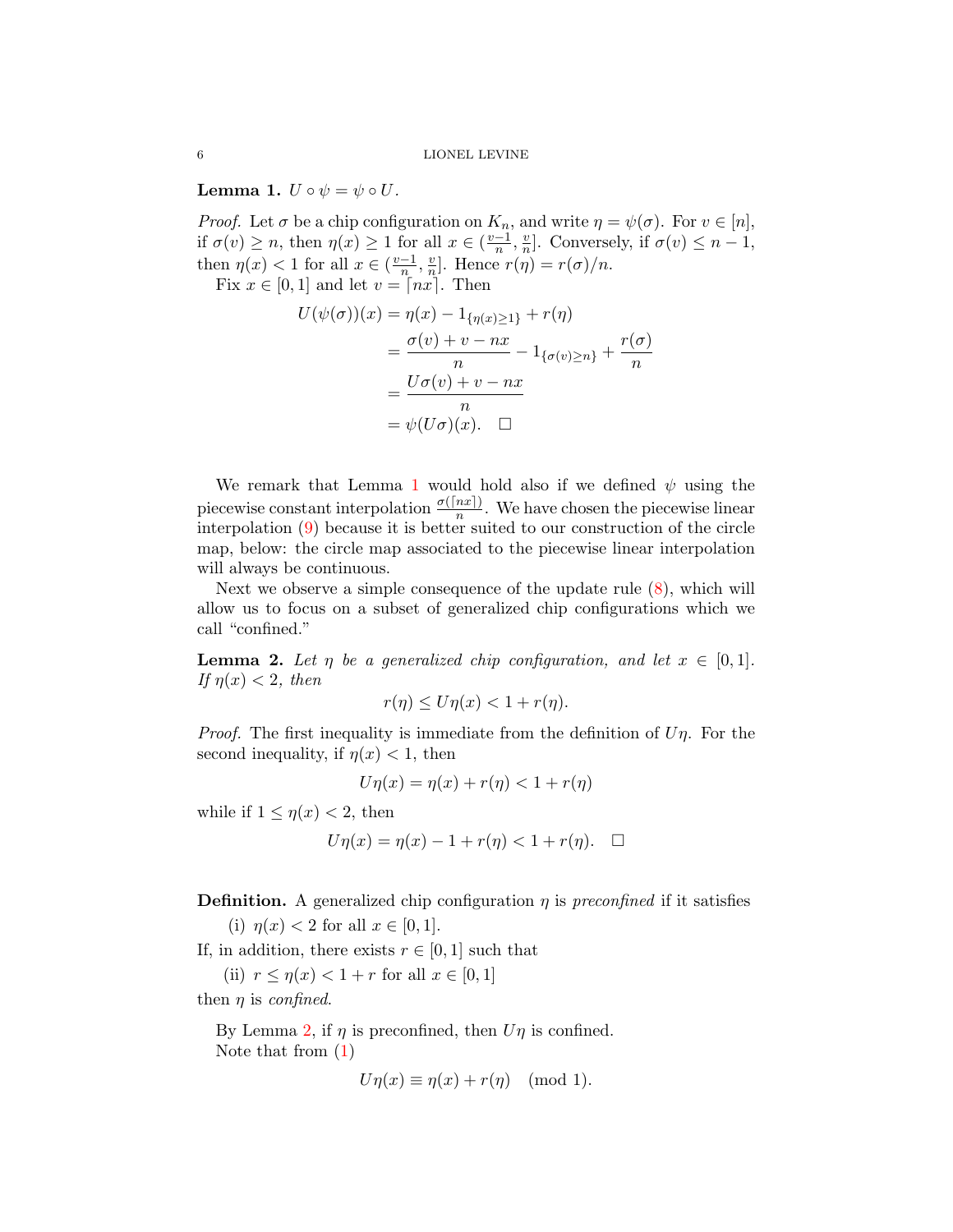Iterating yields the congruence

<span id="page-6-0"></span>
$$
U^t \eta(x) \equiv \eta(x) + \beta_t \pmod{1} \tag{10}
$$

where

$$
\beta_t = \sum_{s=0}^{t-1} r(U^s \eta).
$$

Next we find a recurrence for the sequence  $\beta_t$ . We start with the following lemma.

<span id="page-6-1"></span>**Lemma 3.** If  $U^t\eta$  is preconfined, then  $U^{t+1}\eta(x) \geq 1$  if and only if  $\eta(x) \in \mathbb{Z} - (\beta_t, \beta_{t+1}].$ 

*Proof.* By Lemma [2,](#page-5-0) since  $U^t\eta$  is preconfined, we have

$$
r_t \le U^{t+1}\eta(x) < 1 + r_t
$$

for all  $x \in [0,1]$ , where  $r_t = r(U^t \eta)$ . Thus  $U^{t+1} \eta(x) \ge 1$  if and only if  $U^{t+1}\eta(x) \in \mathbb{Z} + [0, r_t).$ 

By  $(10)$ , this condition is equivalent to

$$
\eta(x) + \beta_{t+1} \in \mathbb{Z} + [0, r_t).
$$

Using the fact that  $\beta_{t+1} = \beta_t + r_t$ , this in turn is equivalent to

$$
\eta(x) \in \mathbb{Z} + [-\beta_{t+1}, r_t - \beta_{t+1}) = \mathbb{Z} - (\beta_t, \beta_{t+1}]. \quad \Box
$$

The essential information in a generalized chip configuration  $\eta$  is contained in the associated probability measure  $\mu$  on  $[0, \infty)$  given by

$$
\mu(A) = \mathcal{L}(\eta^{-1}(A))
$$

for Borel sets  $A \subset [0,\infty)$ . If  $\eta$  arises from a chip configuration  $\sigma$  on  $K_n$ , then  $\mu([a, b])$  is the proportion of vertices that have between an and bn chips. For  $y \in \mathbb{R}$ , write  $\xi^y \mu$  for the translated measure  $\xi^y \mu(A) = \mu(A - y)$ . For  $Y \subset \mathbb{R}$ , write  $\mu|_Y$  for the restricted measure  $\mu|_Y(A) = \mu(A \cap Y)$ . Then the update rule [\(8\)](#page-4-4) takes the form

<span id="page-6-4"></span>
$$
U\mu = \xi^{\mu[1,\infty)}(\mu|_{[0,1)}) + \xi^{\mu[1,\infty)-1}(\mu|_{[1,\infty)}).
$$
\n(11)

Now consider the measure  $\nu$  on  $\mathbb R$  given by

<span id="page-6-2"></span>
$$
\nu(A) = \sum_{m \in \mathbb{Z}} \mu(m - A) = \sum_{m \in \mathbb{Z}} \mathcal{L}\{x \mid m - \eta(x) \in A\}.
$$
 (12)

By Lemma [3,](#page-6-1) if  $U^t\eta$  is preconfined, then

$$
r(U^{t+1}\eta) = \mu(\mathbb{Z} - (\beta_t, \beta_{t+1}]) = \nu(\beta_t, \beta_{t+1}],
$$

hence

<span id="page-6-3"></span>
$$
\beta_{t+2} = \beta_{t+1} + \nu(\beta_t, \beta_{t+1}].
$$
\n(13)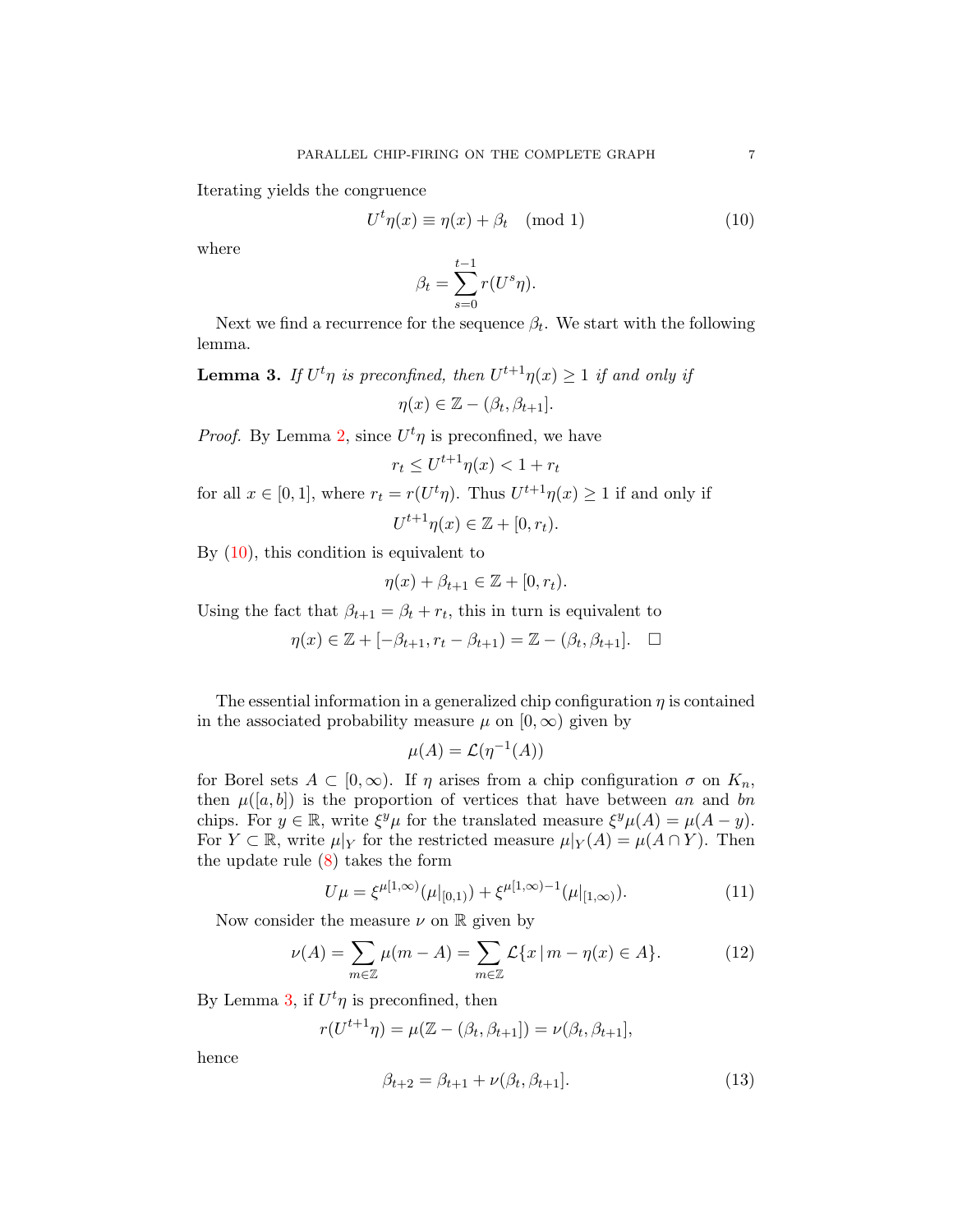This gives a recurrence relating three consecutive terms of the sequence  $\beta_t$ . Our next lemma simplifies this recurrence to one relating just two consecutive terms.

<span id="page-7-0"></span>**Lemma 4.** If  $\eta$  is preconfined, then for all  $t \geq 0$  $\beta_{t+1} = f(\beta_t),$ 

where  $f : [0, \infty) \to [0, \infty)$  is given by

$$
f(y) = \beta_1 + \nu(0, y] \tag{14}
$$

and  $\nu$  is given by [\(12\)](#page-6-2).

*Proof.* By Lemma [2,](#page-5-0)  $U^t \eta$  is preconfined for all  $t \geq 0$ , so from [\(13\)](#page-6-3),

$$
\beta_{t+1} - \beta_1 = \sum_{s=0}^{t-1} (\beta_{s+2} - \beta_{s+1})
$$

$$
= \sum_{s=0}^{t-1} \nu(\beta_s, \beta_{s+1}]
$$

$$
= \nu(0, \beta_t].
$$

Hence  $\beta_{t+1} = f(\beta_t)$ .

The function f appearing in Lemma [4](#page-7-0) satisfies

$$
f(y + 1) = f(y) + \nu(y, y + 1]
$$
  
= f(y) + 1

for all  $y \geq 0$ . Thus it has a unique extension to a function  $f : \mathbb{R} \to \mathbb{R}$ satisfying  $f(y + 1) = f(y) + 1$  for all  $y \in \mathbb{R}$ .

Note that  $f$  is nondecreasing. If it is also continuous, then it has a welldefined *Poincaré rotation number* [\[9,](#page-20-6) [13\]](#page-21-2)

$$
\rho(f) = \lim_{t \to \infty} \frac{f^t(y)}{t}
$$

which does not depend on y. Here  $f^t$  denotes the t-fold iterate  $f^t(y)$  =  $f(f^{t-1}(y))$ , with  $f^0 = Id$ .

Viewing the circle  $S^1$  as  $\mathbb{R}/\mathbb{Z}$ , the map f descends to a circle map  $\bar{f}$ :  $S^1 \to S^1$ . The rotation number  $\rho(f)$  measures the asymptotic rate at which the sequence

$$
y, \overline{f}(y), \overline{f}(\overline{f}(y)), \ldots
$$

winds around the circle.

We define the *activity* of a generalized chip configuration  $\eta$  as the limit

$$
a(\eta) = \lim_{t \to \infty} \frac{\beta_t}{t}.
$$

From Lemma [4](#page-7-0) we see that if  $\eta$  is preconfined and f is continuous, then this limit exists and equals the rotation number of  $f$ .

<span id="page-7-1"></span>**Lemma 5.** If  $\eta$  is preconfined, then  $\beta_t = f^t(0)$  for all  $t \geq 0$ .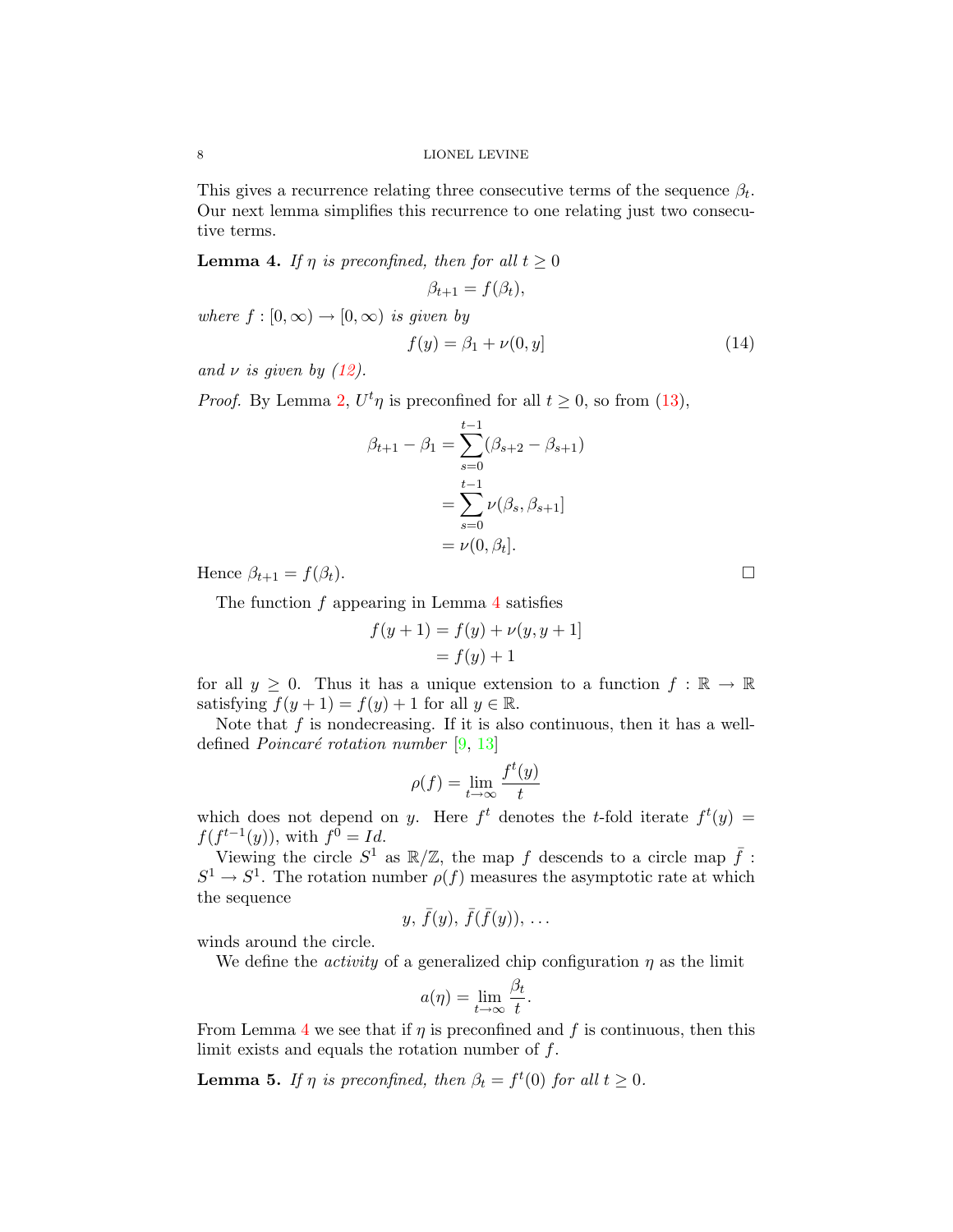<span id="page-8-2"></span>**Lemma 6.** If  $\eta$  is preconfined and f is continuous, then  $a(\eta) = \rho(f)$ .

The conditions that  $\eta$  is preconfined and f is continuous are most succinctly expressed in terms of the associated probability measure:  $\mu$  is supported on [0, 2) and is *non-atomic*, that is,  $\mu({y}) = 0$  for all  $y \in [0, 2)$ .

To complete the commutative diagram [\(7\)](#page-4-1), it remains to describe the dynamics U on lifts of circle maps. Call a map  $f : \mathbb{R} \to \mathbb{R}$  a monotone degree one lift if f is continuous, nondecreasing and satisfies

<span id="page-8-0"></span>
$$
f(y+1) = f(y) + 1 \tag{15}
$$

for all  $y \in \mathbb{R}$ . Let F be the set of monotone degree-one lifts  $f : \mathbb{R} \to \mathbb{R}$ , equipped with the  $L^{\infty}$  topology. We define the update rule  $U : \mathcal{F} \to \mathcal{F}$  by

$$
Uf = R_{-f(0)} \circ f \circ R_{f(0)}
$$

where for  $y \in \mathbb{R}$ , we write  $R_y$  for the translation  $x \mapsto x + y$ .

Let M be the space of non-atomic probability measures  $\mu$  on the interval [0, 2), equipped with the topology of weak- $*$  convergence:  $\mu_n \to \mu$  if and only if  $\mu_n[0, y) \to \mu[0, y)$  for all  $y \in [0, 2)$ . For  $\mu \in \mathcal{M}$ , define  $\phi(\mu): \mathbb{R} \to \mathbb{R}$ by

$$
\phi(\mu)(y) = \mu[1, 2) + \sum_{m \in \mathbb{Z}} \mu(m - y, m]
$$

where if  $b < a$  we define  $\mu(a, b) := -\mu(b, a)$ .

<span id="page-8-1"></span>**Theorem 7.** If  $\mu \in \mathcal{M}$ , then  $\phi(\mu) \in \mathcal{F}$ . The map  $\phi : \mathcal{M} \to \mathcal{F}$  is continuous and preserves the dynamics:  $U \circ \phi = \phi \circ U$ .

*Proof.*  $\phi(\mu)$  is clearly nondecreasing in y, and since  $\mu$  is non-atomic,  $\phi(\mu)$  is continuous. Moreover, for any  $y \in \mathbb{R}$ ,

$$
\phi(\mu)(y+1) - \phi(\mu)(y) = \sum_{m \in \mathbb{Z}} \mu(m - y - 1, m - y) = \mu(\mathbb{R}) = 1
$$

so  $\phi(\mu) \in \mathcal{F}$ .

If  $\mu_n \in \mathcal{M}$  and  $\mu_n \to \mu \in \mathcal{M}$ , then the cumulative distribution functions  $F_n(y) = \mu_n(0, y)$  converge pointwise to  $F(y) := \mu(0, y)$ . Since  $F_n$  and F are continuous and nondecreasing, this convergence is uniform in y. Since  $\mu_n$ and  $\mu$  are supported on the interval [0, 2], we have for  $y \in [0, 1]$ 

$$
\phi(\mu_n)(y) = \mu_n[1,2) + \mu_n(1-y,1] + \mu_n(2-y,2]
$$
  
=  $2F_n(2) - F_n(1-y) - F_n(2-y)$ .

The right side converges uniformly in y to  $2F(2) - F(1 - y) - F(2 - y) =$  $\phi(\mu)(y)$ . Since  $\phi(\mu_n)$  and  $\phi(\mu)$  are degree one lifts, we have

$$
\sup_{y \in \mathbb{R}} |\phi(\mu_n)(y) - \phi(\mu)(y)| = \sup_{y \in [0,1]} |\phi(\mu_n)(y) - \phi(\mu)(y)| \to 0
$$

as  $n \to \infty$ , which shows that  $\phi$  is continuous.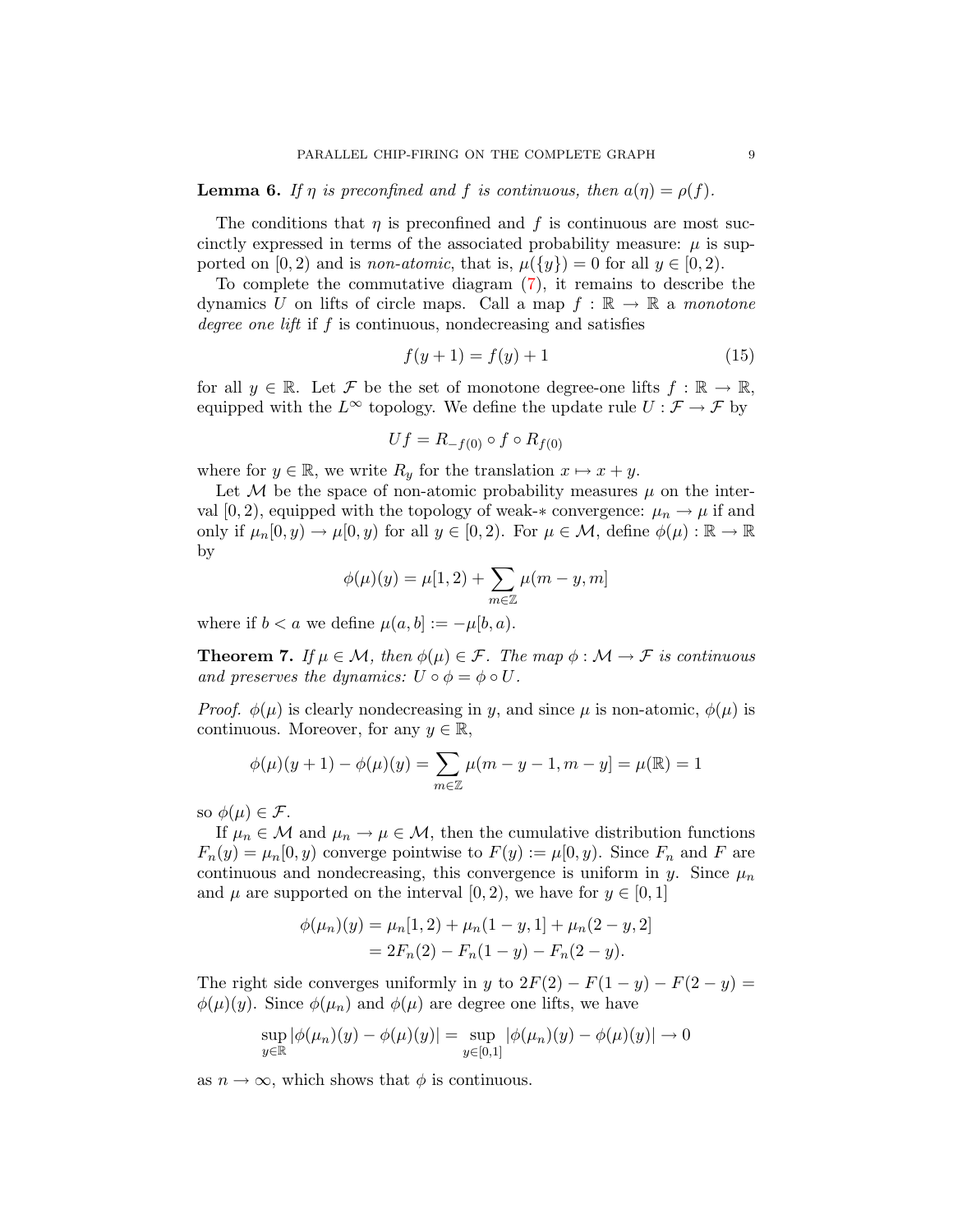Let  $\beta = \mu[1, 2) = \phi(\mu)(0)$ . Then

$$
(U \circ \phi)(\mu)(y) = (R_{-\beta} \circ \phi(\mu) \circ R_{\beta})(y)
$$

$$
= \sum_{m \in \mathbb{Z}} \mu(m - y - \beta, m].
$$

Write  $\mu = \mu_0 + \mu_1$ , where  $\mu_0 = \mu|_{[0,1)}$  and  $\mu_1 = \mu|_{[1,2)}$ . By [\(11\)](#page-6-4), we have

$$
U\mu = \xi^{\beta}\mu_0 + \xi^{\beta - 1}\mu_1
$$

hence

$$
U\mu[1,2) = \mu_0[1-\beta, 2-\beta) + \mu_1[2-\beta, 3-\beta]
$$
  
=  $\mu[1-\beta, 1) + \mu[2-\beta, 2]$   
=  $\sum_{m \in \mathbb{Z}} \mu(m-\beta, m]$ 

where in the last line we have used that  $\mu$  is non-atomic and supported on  $[0, 2)$ . Moreover

$$
\sum_{m \in \mathbb{Z}} U\mu(m - y, m] = \sum_{m \in \mathbb{Z}} \mu_0(m - y - \beta, m - \beta] +
$$
  
+ 
$$
\sum_{m \in \mathbb{Z}} \mu_1(m - y + 1 - \beta, m + 1 - \beta]
$$
  
= 
$$
\sum_{m \in \mathbb{Z}} \mu(m - y - \beta, m - \beta].
$$

We conclude that

$$
(\phi \circ U)(\mu)(y) = U\mu[1,2) + \sum_{m \in \mathbb{Z}} U\mu(m-y,m]
$$

$$
= \sum_{m \in \mathbb{Z}} \mu(m-y-\beta,m]
$$
so  $\phi \circ U = U \circ \phi$ .

One naturally wonders how to generalize the construction described in this section to chip-firing on graphs other than  $K_n$ . A key step may involve identifying invariants of the dynamics. On  $K_n$ , these invariants take a very simple form: by [\(10\)](#page-6-0), for any two vertices  $v, w \in [n]$ , the difference

$$
U^t \sigma(v) - U^t \sigma(w) \mod n
$$

does not depend on  $t$ . Analogous invariants for parallel chip-firing on the  $n \times n$  torus are classified in [\[6\]](#page-20-7), following the approach of [\[8\]](#page-20-8).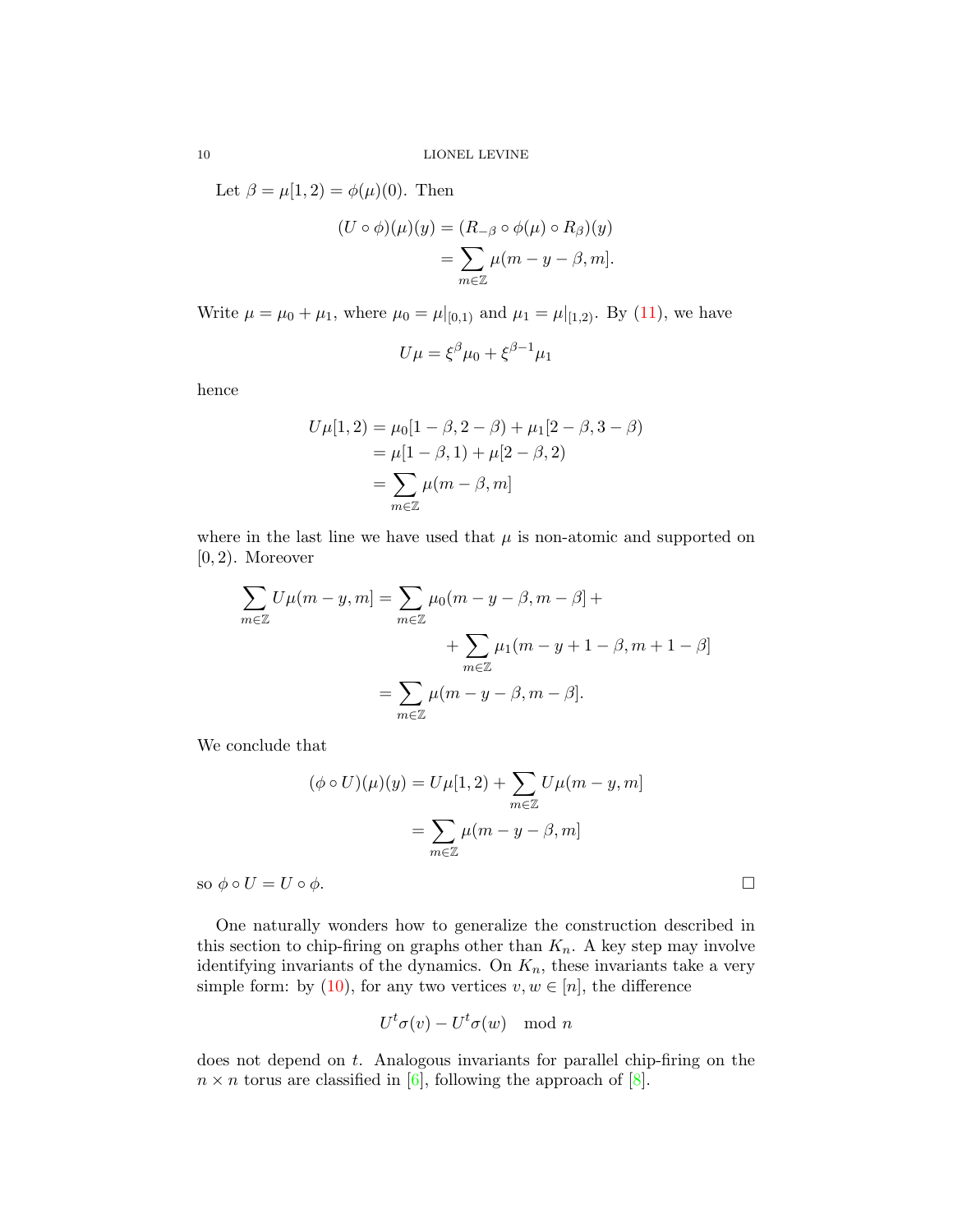## 3. Devil's Staircase

<span id="page-10-1"></span>Let  $f, f_n, g$  be monotone degree one lifts [\(15\)](#page-8-0), and denote by  $\bar{f}, \bar{f}_n, \bar{g}$  the corresponding circle maps  $S^1 \to S^1$ . Write  $f \leq g$  if  $f(x) \leq g(x)$  for all  $x \in \mathbb{R}$ , and  $f < g$  if  $f(x) < g(x)$  for all  $x \in \mathbb{R}$ . We will make use of the following well-known properties of the rotation number. For their proofs, see, for example [\[9,](#page-20-6) [13\]](#page-21-2).

- Monotonicity. If  $f \leq g$ , then  $\rho(f) \leq \rho(g)$ .
- Continuity. If  $\sup |f_n f| \to 0$ , then  $\rho(f_n) \to \rho(f)$ .
- Conjugation Invariance. If g is a homeomorphism, then  $\rho(g \circ f \circ f)$  $g^{-1}$ ) =  $\rho(f)$ .
- Instability of an irrational rotation number. If  $\rho(f) \notin \mathbb{Q}$ , and  $f_1 < f < f_2$ , then  $\rho(f_1) < \rho(f) < \rho(f_2)$ .
- Stability of a rational rotation number. If  $\rho(f) = p/q \in \mathbb{Q}$ , and  $\bar{f}^q \neq Id : S^1 \to S^1$ , then for sufficiently small  $\epsilon > 0$ , either

$$
\rho(g) = p/q
$$
 whenever  $f \le g \le f + \epsilon$ ,

or

$$
\rho(g) = p/q
$$
 whenever  $f - \epsilon \le g \le f$ .

Let  $\sigma_2, \sigma_3, \ldots$  be a sequence of chip configurations, with  $\sigma_n$  defined on  $K_n$ . Suppose  $\sigma_n$  is stable, i.e.,

<span id="page-10-2"></span>
$$
0 \le \sigma_n(v) \le n - 1 \tag{16}
$$

for all  $v \in [n]$ . Moreover, suppose that there is a continuous function F:  $[0, 1] \rightarrow [0, 1]$ , such that for all  $0 \le x \le 1$ 

<span id="page-10-3"></span>
$$
\frac{1}{n} \# \{ v \in [n] \mid \sigma_n(v) < nx \} \to F(x) \tag{17}
$$

as  $n \to \infty$ . Since the left side is nondecreasing in x, this convergence is uniform in x. We define  $\Phi : \mathbb{R} \to \mathbb{R}$  by

<span id="page-10-4"></span>
$$
\Phi(x) = \lceil x \rceil - F(\lceil x \rceil - x). \tag{18}
$$

Note that [\(16\)](#page-10-2) and [\(17\)](#page-10-3) force  $F(0) = 0$  and  $F(1) = 1$ ; by compactness, F is uniformly continuous on [0, 1], and hence  $\Phi$  is uniformly continuous on R.

The rescaled activity phase diagram of  $\sigma_n$  is the function  $s_n : [0,1] \to [0,1]$ defined by

$$
s_n(y) = a(\sigma_n + ny).
$$

<span id="page-10-0"></span>As  $n \to \infty$ , the  $s_n$  have a pointwise limit identified in our next result.

**Theorem 8.** If [\(16\)](#page-10-2) and [\(17\)](#page-10-3) hold, then for each  $y \in [0,1]$  we have

$$
s_n(y) \to s(y) := \rho(R_y \circ \Phi)
$$

as  $n \to \infty$ , where  $\Phi$  is given by [\(18\)](#page-10-4), and  $R_y(x) = x + y$ .

In Proposition [10,](#page-12-0) below, we show that under an additional mild hypothesis, the limiting function  $s(y)$  is a devil's staircase. Examples of these staircases for different choices of F are shown in Figure [2.](#page-11-0)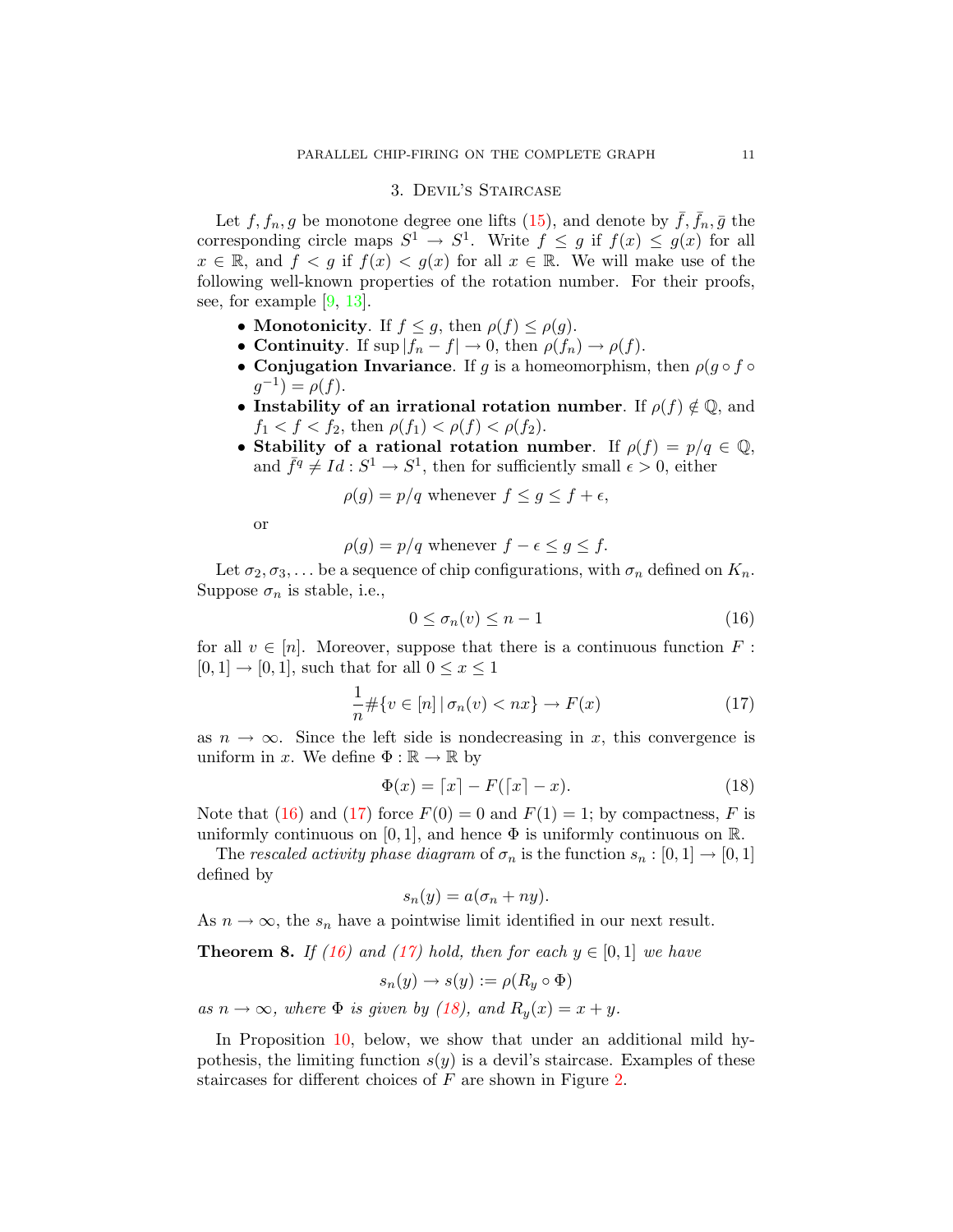

<span id="page-11-0"></span>FIGURE 2. The devil's staircase  $s(y)$ , when (a)  $F(x)$  is given FIGURE 2. The devit s starcase  $s(y)$ , when (a)  $F(x)$  is given<br>by [\(6\)](#page-3-1); (b)  $F(x) = \sqrt{x}$  for  $x \in [0,1]$ ; and (c)  $F(x) = x +$ 1  $\frac{1}{2\pi}$  sin  $2\pi x$ . On the horizontal axis y runs from 0 to 1, and on the vertical axis  $s(y)$  runs from 0 to 1.

To prepare for the proof of Theorem [8,](#page-10-0) let  $\eta_{n,y}$  be the generalized chip configuration associated to  $\sigma_n + ny$ , let  $\mu_{n,y}$  be the associated measure on [0, 2), and let  $f_{n,y} = \phi(\mu_{n,y})$  be the corresponding circle map lift.

<span id="page-11-1"></span>**Lemma 9.** Let  $y \in [0,1]$ . If [\(16\)](#page-10-2) and [\(17\)](#page-10-3) hold, then as  $n \to \infty$ 

$$
\sup |f_{n,y} - \Phi \circ R_y| \to 0
$$

uniformly in y.

*Proof.* The measures  $\mu_{n,0}$  are nonatomic, and by [\(16\)](#page-10-2) they are supported on  $[0, 1)$ , so for  $x \in [0, 1]$  we have

$$
f_{n,y}(x - y) = \mu_{n,y}[1,2) + \sum_{m \in \mathbb{Z}} \mu_{n,y}(m - x + y, m]
$$
  
=  $\mu_{n,0}[1 - y, 2 - y) + \sum_{m \in \mathbb{Z}} \mu_{n,0}(m - x, m - y]$   
=  $\mu_{n,0}[1 - y, 1) + \mu_{n,0}(1 - x, 1 - y]$   
=  $\mu_{n,0}[1 - x, 1)$   
=  $f_{n,0}(x)$ .

Since  $f_{n,y}$  and  $f_{n,0} \circ R_y$  are degree one lifts that agree on  $[-y, 1-y]$ , they agree everywhere.

By [\(17\)](#page-10-3) we have  $\mu_{n,0} \to \mu$ , where  $\mu([a, b]) = F(b) - F(a)$ . Since  $\mu$  is supported on [0, 1], we have for  $x \in [0, 1]$ 

$$
\phi(\mu)(x) = \mu(1 - x, 1) = 1 - F(1 - x) = \Phi(x).
$$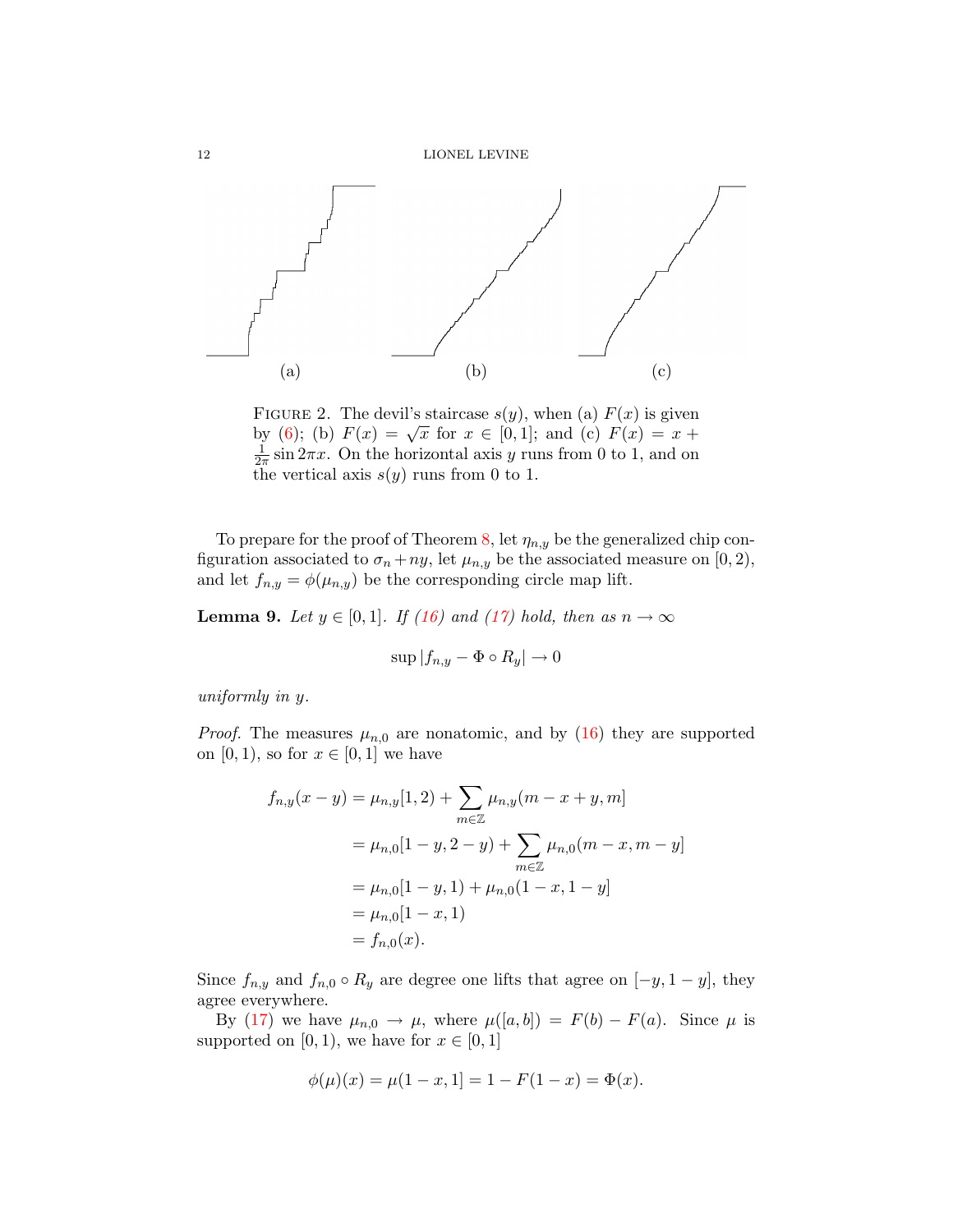Since  $\Phi$  and  $\phi(\mu)$  are degree one lifts that agree on [0, 1], they agree everywhere. Hence

$$
\sup |f_{n,y} - \Phi \circ R_y| = \sup |(f_{n,0} - \Phi) \circ R_y|
$$
  
= 
$$
\sup |f_{n,0} - \Phi|
$$
  
= 
$$
\sup |\phi(\mu_{n,0}) - \phi(\mu)|.
$$

The right side does not depend on y, and tends to zero as  $n \to \infty$  by the continuity of  $\phi$  (Theorem [7\)](#page-8-1).

Proof of Theorem [8.](#page-10-0) By Lemma [6,](#page-8-2) Lemma [9](#page-11-1) and the continuity of the rotation number,

$$
s_n(y) = a(\eta_{n,y}) = \rho(f_{n,y}) \to \rho(\Phi \circ R_y)
$$

By the conjugation invariance of the rotation number,  $\rho(\Phi \circ R_y) = \rho(R_y \circ \Phi)$ , which completes the proof.

Write  $\Phi_y = R_y \circ \Phi$ , and let  $\bar{\Phi}_y : S^1 \to S^1$  be the corresponding circle map. We will call a function  $s : [0,1] \rightarrow [0,1]$  a *devil's staircase* if it is continuous, nondecreasing, nonconstant, and locally constant on an open dense set. Next we show that if

<span id="page-12-1"></span>
$$
(\bar{\Phi}_y)^q \neq Id \quad \text{for all } y \in [0, 1) \text{ and all } q \in \mathbb{N}, \tag{19}
$$

then the limiting function  $s(y)$  in Theorem [8](#page-10-0) is a devil's staircase.

<span id="page-12-0"></span>**Proposition 10.** The function  $s(y) = \rho(\Phi_y)$  continuous and nondecreasing in y. If  $z \in [0,1]$  is irrational, then  $s^{-1}(z)$  is a point. Moreover, if [\(19\)](#page-12-1) holds, then for every rational number  $p/q \in [0,1]$  the fiber  $s^{-1}(p/q)$  is an interval of positive length.

Substantially similar results appear in  $[9, 13]$  $[9, 13]$  $[9, 13]$ ; we include a proof here for the sake of completeness.

Proof. The monotonicity of the rotation number implies that s is nondecreasing. Since  $\sup |\Phi_y - \Phi_{y'}| = |y - y'|$ , the continuity of the rotation number implies s is continuous.

Since  $\Phi(m) = m$  for all  $m \in \mathbb{Z}$ , we have  $s(0) = 0$  and  $s(1) = 1$ . By the intermediate value theorem,  $s : [0,1] \rightarrow [0,1]$  is onto. If  $z = s(y)$  is irrational, and  $y_1 < y < y_2$ , then  $\Phi_{y_1} < \Phi_y < \Phi_{y_2}$ , hence

$$
s(y_1) < s(y) < s(y_2)
$$

by the instability of an irrational rotation number. It follows that  $s^{-1}(z) =$  $\{y\}.$ 

If  $s(y) = p/q \in \mathbb{Q}$ , then by the stability of a rational rotation number, since  $(\bar{\bar{\Phi}}_y)^q \neq Id$ , there exists an interval I of positive length (take either  $I = [y - \epsilon, y]$  or  $I = [y, y + \epsilon]$  for small enough  $\epsilon$ ) such that  $\rho(\Phi_{y'}) = p/q$  for all  $y' \in I$ . Hence  $I \subset s^{-1}$  $(p/q).$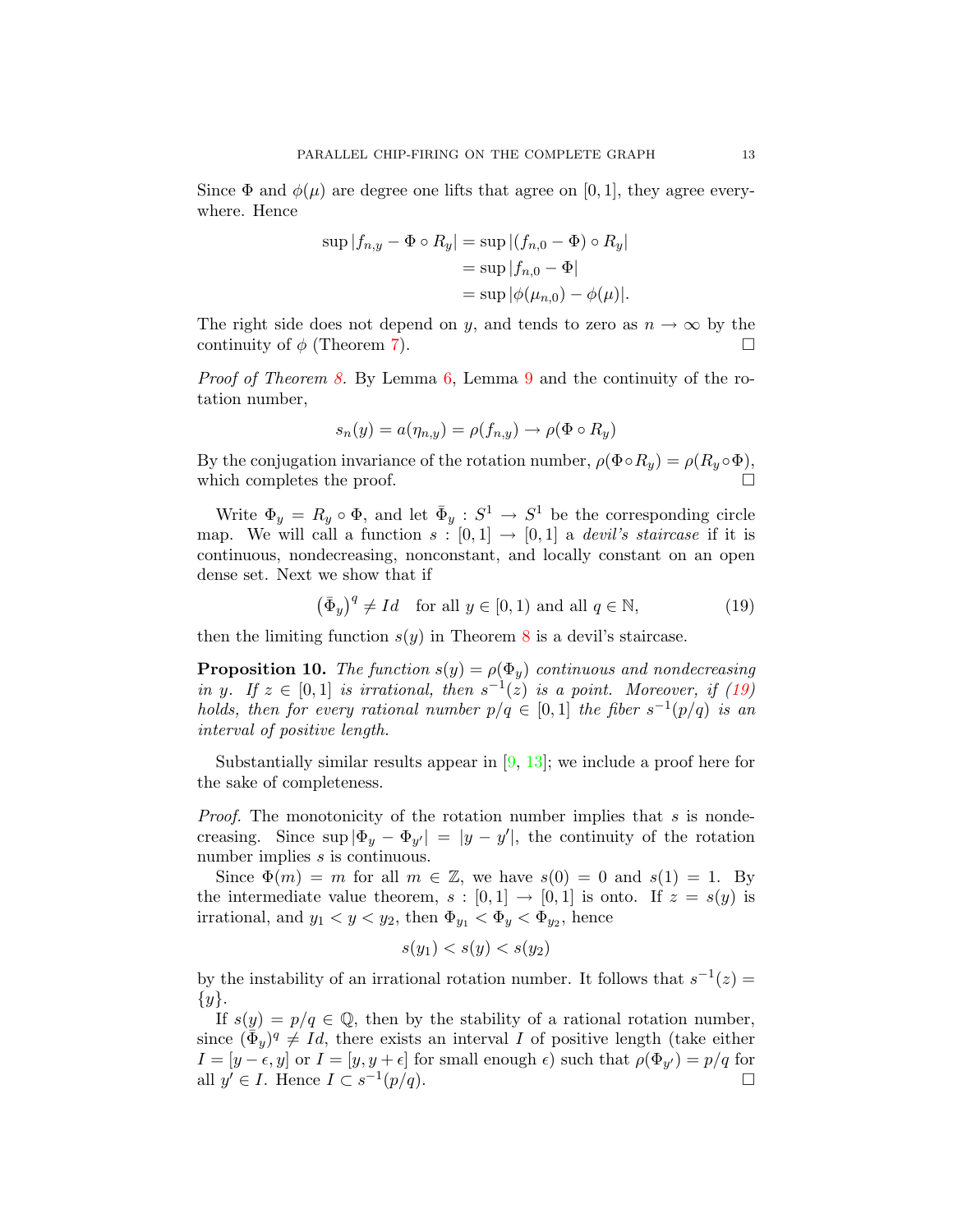#### 14 LIONEL LEVINE

Note that if  $y \le y'$ , then  $f_{n,y} \le f_{n,y'}$ , so  $s_n(y) = \rho(f_{n,y})$  is nondecreasing in  $y$ . By the continuity of  $s$ , it follows that the convergence in Theorem  $8$  is uniform in y.

Our next result shows that in the interiors of the stairs, we in fact have  $s_n(y) = s(y)$  for sufficiently large n.

<span id="page-13-2"></span>**Proposition 11.** Suppose that [\(16\)](#page-10-2), [\(17\)](#page-10-3) and [\(19\)](#page-12-1) hold. If  $s^{-1}(p/q) = [a, b]$ , then for any  $\epsilon > 0$ 

$$
[a+\epsilon,b-\epsilon]\subset s_n^{-1}(p/q)
$$

for all sufficiently large n.

*Proof.* Fix  $\epsilon > 0$ . By Lemma [9,](#page-11-1) for sufficiently large *n* we have

$$
\sup |f_{n,y} - \Phi \circ R_y| < \epsilon
$$

for all  $y \in [0,1]$ . Then  $f_{n,y} \geq R_{-\epsilon} \circ \Phi \circ R_y$ , so for any  $y \geq a + \epsilon$  we have by the monotonicity and conjugation invariance of the rotation number

$$
s_n(y) = \rho(f_{n,y}) \ge \rho(R_{-\epsilon} \circ \Phi \circ R_y)
$$
  
=  $\rho(R_{y-\epsilon} \circ \Phi) = s(y-\epsilon) \ge s(a) = p/q.$ 

Likewise  $f_{n,y} \leq R_{\epsilon} \circ \Phi \circ R_{y}$ , hence for any  $y \leq b - \epsilon$ 

$$
s_n(y) = \rho(f_{n,y}) \le \rho(R_\epsilon \circ \Phi \circ R_y)
$$
  
=  $\rho(R_{y+\epsilon} \circ \Phi) = s(y+\epsilon) \le s(b) = p/q.$ 

## 4. Short Period Attractors

<span id="page-13-0"></span>In this section we explore the prevalance of parallel chip-firing states on  $K_n$  with small period.

**Definition.** A chip configuration  $\sigma$  on  $K_n$  is preconfined if it satisfies

(i)  $\sigma(v) \leq 2n - 1$  for all vertices v of  $K_n$ .

If, in addition,  $\sigma$  satisfies

(ii) max<sub>v</sub>  $\sigma(v) - \min_v \sigma(v) \leq n - 1$ 

then  $\sigma$  is confined.

Equivalently,  $\sigma$  is preconfined (confined) if and only if the generalized chip configuration  $\eta(\sigma)$  is preconfined (confined) as defined in section [2.](#page-4-0)

Recall [\(2\)](#page-1-0) that for any chip configuration  $\sigma$  on  $K_n$ , the sequence  $(U^t\sigma)_{t\geq 0}$ is eventually periodic. Denote its transient length by  $t_0$ ; that is

$$
t_0 = \min\{t \ge 0 \,|\, U^t \sigma = U^{t'} \sigma \text{ for some } t' > t\}.
$$

We say that "v fires at time t" if  $U^t \sigma(v) \geq n$ .

<span id="page-13-1"></span>**Lemma 12.** If  $a(\sigma) < 1$ , then  $U^t \sigma$  is confined for all  $t \geq t_0$ .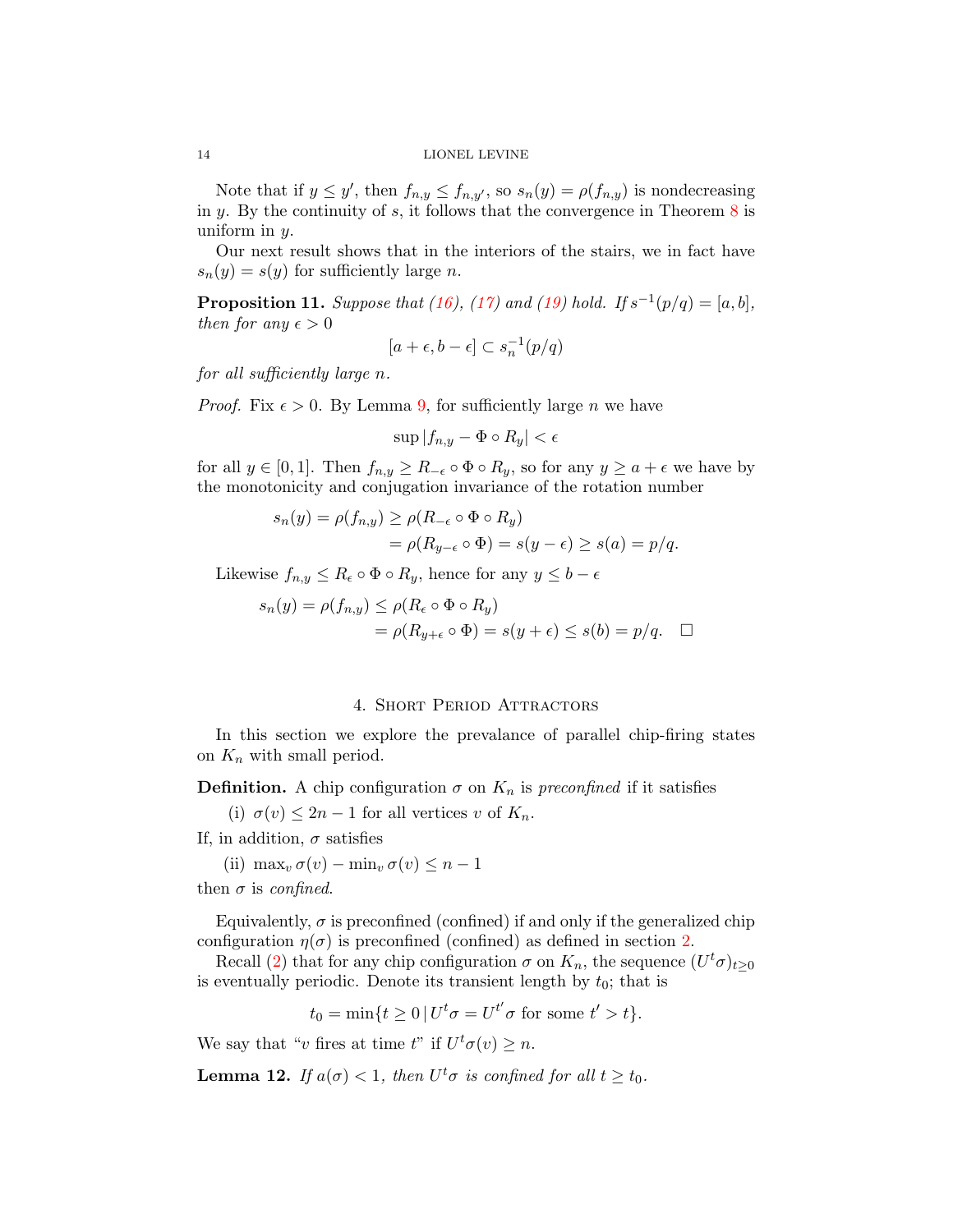*Proof.* If  $a(\sigma) < 1$ , then at each time step, some vertex does not fire. If a given vertex  $v$  fires at time  $t$ , then

$$
U^{t+1}\sigma(v) < U^t\sigma(v).
$$

Since  $U^t\sigma(v) \in \mathbb{Z}_{\geq 0}$  for all t, there is some time time  $T_v$  at which v does not fire. By Lemma [2,](#page-5-0) we have  $U^t \sigma(v) \leq 2n - 1$  for all  $t \geq T_v$ , and  $U^t \sigma$  is confined for all  $t > \max_v T_v$ .

For any  $t \geq t_0$  we have  $U^t \sigma = U^{t'} \sigma$  for infinitely many values of  $t'$ , hence  $U^t \sigma$  is confined.

For a chip configuration  $\sigma$  on  $K_n$  and a vertex  $v \in [n]$ , let

$$
u_t(\sigma, v) = \#\{0 \le s < t \, | \, U^s \sigma(v) \ge n\}
$$

be the number of times  $v$  fires during the first  $t$  updates. During these updates, the vertex v emits a total of  $n u_t(\sigma, v)$  chips and receives a total of  $\alpha_t = \sum_w u_t(\sigma, w)$  chips, so that

<span id="page-14-1"></span>
$$
Ut \sigma(v) - \sigma(v) = \alpha_t - n u_t(\sigma, v).
$$
 (20)

<span id="page-14-3"></span>An easy consequence that we will use repeatedly is the following.

**Lemma 13.** A chip configuration  $\sigma$  on  $K_n$  satisfies  $U^t \sigma = \sigma$  if and only if

<span id="page-14-0"></span>
$$
u_t(\sigma, v) = u_t(\sigma, w) \tag{21}
$$

for all vertices v and w.

*Proof.* If [\(21\)](#page-14-0) holds, then  $u_t(\sigma, v) = \alpha_t/n$  for all v, so  $U^t\sigma(v) = \sigma(v)$  by [\(20\)](#page-14-1). Conversely, if  $U^t \sigma = \sigma$ , then the left side of [\(20\)](#page-14-1) vanishes, so  $u_t(\sigma, v) = \alpha_t/n$ for all vertices  $v$ .

According to our next lemma, if  $\sigma$  is confined, then  $u_t(\sigma, v)$  and  $u_t(\sigma, w)$ differ by at most one.

<span id="page-14-4"></span>**Lemma 14.** If  $\sigma$  is confined, and  $\sigma(v) \leq \sigma(w)$ , then for all  $t \geq 0$ 

$$
u_t(\sigma, v) \le u_t(\sigma, w) \le u_t(\sigma, v) + 1.
$$

*Proof.* Induct on t. If  $u_t(\sigma, w) = u_t(\sigma, v)$ , then by [\(20\)](#page-14-1)

$$
U^t \sigma(v) - U^t \sigma(w) = \sigma(v) - \sigma(w) \le 0.
$$

Thus if  $v$  fires at time  $t$ , then  $w$  must also fire, hence

<span id="page-14-2"></span>
$$
u_{t+1}(\sigma, v) \le u_{t+1}(\sigma, w) \le u_{t+1}(\sigma, v) + 1. \tag{22}
$$

On the other hand, if  $u_t(\sigma, w) = u_t(\sigma, v) + 1$ , then since  $\sigma$  is confined, we have by  $(20)$ 

$$
U^t \sigma(v) - U^t \sigma(w) = n + \sigma(v) - \sigma(w) \ge 0.
$$

Thus if w fires at time t, then v must also fire, so once again [\(22\)](#page-14-2) holds.  $\Box$ 

<span id="page-14-5"></span>**Lemma 15.** If  $\sigma$  is confined, then  $U^t \sigma = \sigma$  if and only if  $n | \alpha_t$ .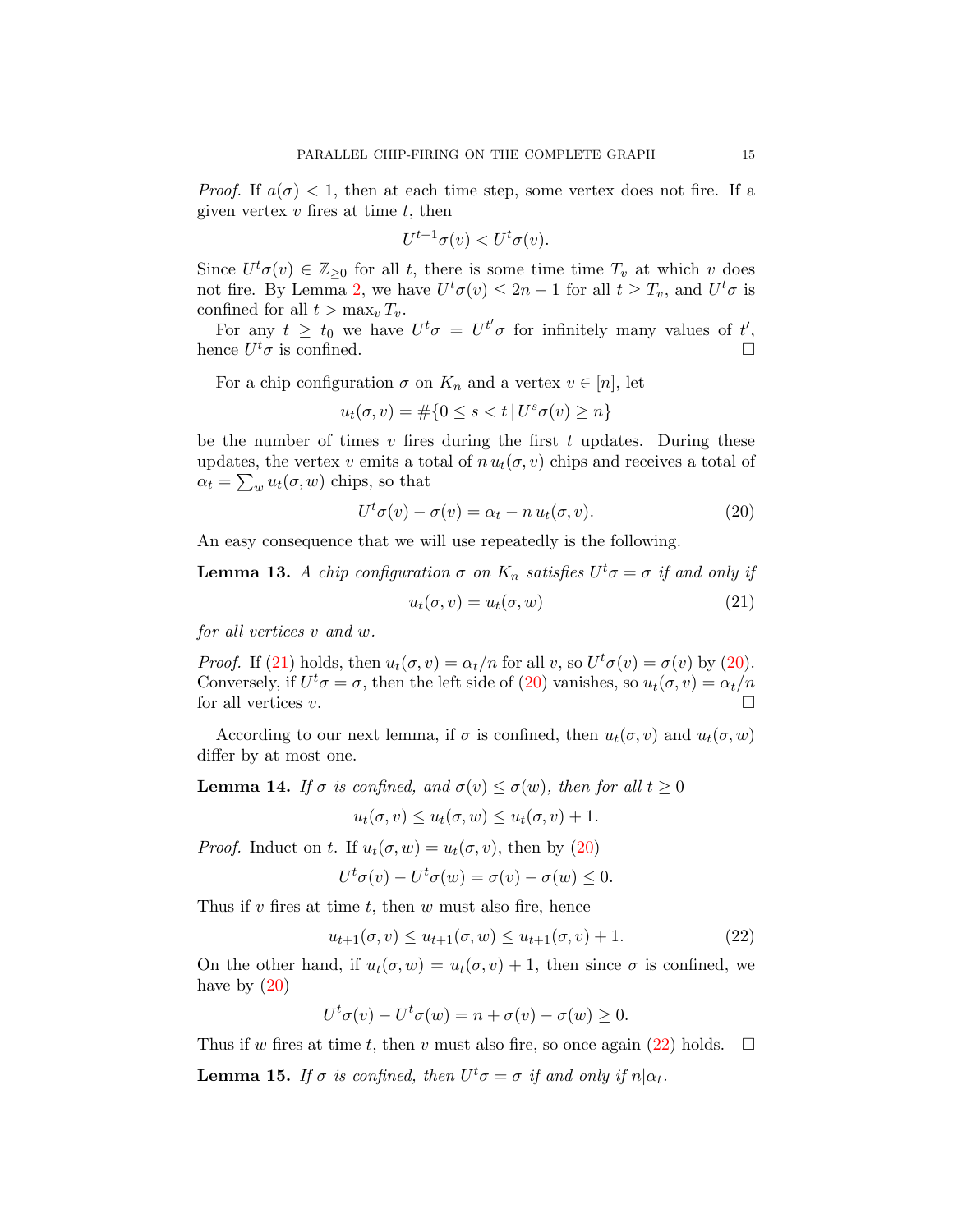*Proof.* If  $U^t \sigma = \sigma$ , then  $n | \alpha_t$  by Lemma [13.](#page-14-3) For the converse, write  $\ell =$  $\min_v u_t(\sigma, v)$ . By Lemma [14](#page-14-4) we have

$$
u_t(\sigma, v) \in \{\ell, \ell + 1\}
$$

for all vertices v. If  $n | \alpha_t$ , then since

$$
\alpha_t = \sum_{v=1}^n u_t(\sigma, v),
$$

we must have  $u_t(\sigma, v) = \ell$  for all v, so  $U^t \sigma = \sigma$  Lemma [13.](#page-14-3)

Let  $\sigma$  be a confined state on  $K_n$ . By the pigeonhole principle, there exist times  $0 \leq s < t \leq n$  with

$$
\alpha_s \equiv \alpha_t \pmod{n}.
$$

By Lemma [15](#page-14-5) it follows that  $U^s \sigma = U^t \sigma$ , so  $\sigma$  has eventual period at most n.

Our next result improves this bound a bit. Write  $m(\sigma)$  for the eventual period of  $\sigma$ , and

$$
\nu(\sigma) = \#\{\sigma(v)|v \in [n]\}
$$

<span id="page-15-0"></span>for the number of distinct heights in  $\sigma$ .

**Proposition 16.** For any chip configuration  $\sigma$  on  $K_n$ ,

$$
m(\sigma) \leq \nu(\sigma).
$$

Proof. If  $a(\sigma) = 1$ , then  $m(\sigma) = 1$ . Since  $\nu(U\sigma) \leq \nu(\sigma)$  and  $m(U\sigma) =$  $m(\sigma)$ , by Lemma [12](#page-13-1) it suffices to prove the proposition for confined states  $\sigma$ . Moreover, by relabeling the vertices we may assume that  $\sigma(1) \geq \sigma(2) \geq$  $\ldots \geq \sigma(n)$ . Write the total activity  $\alpha_t$  as

$$
\alpha_t = Q_t n + R_t
$$

for nonnegative integers  $Q_t$  and  $R_t$  with  $R_t \leq n-1$ . By Lemma [14,](#page-14-4) since  $\sum_{v} u_t(\sigma, v) = \alpha_t$ , we must have

$$
u_t(\sigma, v) = \begin{cases} Q_t + 1, & v \le R_t \\ Q_t, & v > R_t. \end{cases}
$$

Moreover if  $R_t > 0$ , then  $\sigma(R_t) > \sigma(R_t + 1)$ . Since the set

$$
V = \{0\} \cup \{v \in [n-1] | \sigma(v) > \sigma(v+1)\}
$$

has cardinality  $\nu(\sigma)$ , by the pigeonhole principle there exist times  $0 \leq s <$  $t \leq \nu(\sigma)$  with  $R_s = R_t$ . Then

$$
u_t(\sigma, v) - u_s(\sigma, v) = Q_t - Q_s
$$

independent of v, hence  $U^s \sigma = U^t \sigma$  by Lemma [13.](#page-14-3) Thus  $m(\sigma) \leq t - s \leq$  $\nu(\sigma)$ .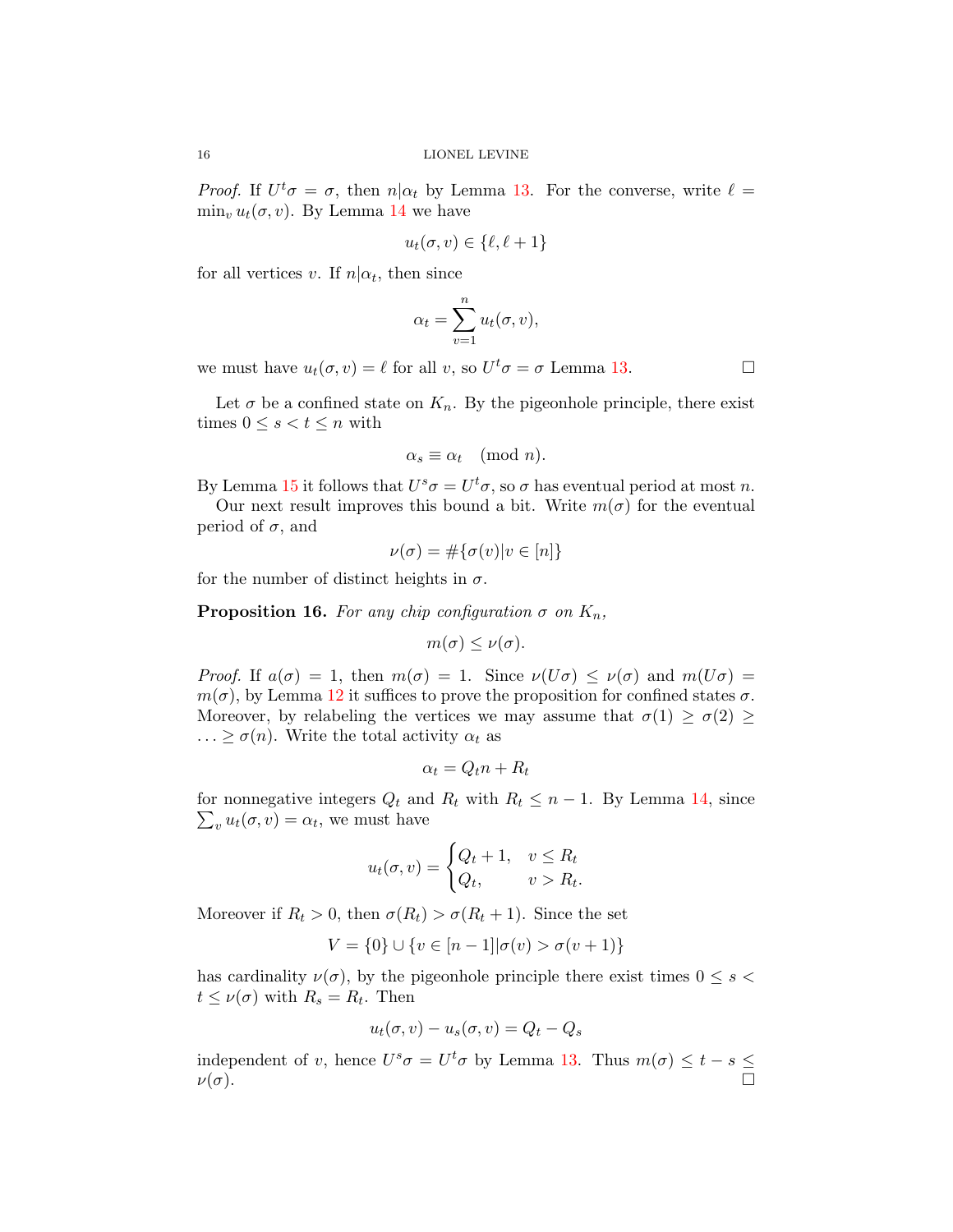Bitar [\[3\]](#page-20-9) conjectured that any parallel chip-firing configuration on a connected graph of  $n$  vertices has eventual period at most  $n$ . A counterexample was found by Kiwi et al. [\[11\]](#page-21-3). Anne Fey (personal communication) has found a counterexample on a regular graph. Proposition [16](#page-15-0) shows that Bitar's conjecture holds on the complete graph; it is also known to hold on trees [\[4\]](#page-20-0) and on cycles [\[7\]](#page-20-5). It would be interesting to find other classes of graphs for which Bitar's conjecture holds.

Next we relate the period of a chip configuration to its activity. We will use the fact that the rotation number of a circle map determines the periods of its periodic points: if  $f : \mathbb{R} \to \mathbb{R}$  is a monotone degree one lift [\(15\)](#page-8-0) with  $\rho(f) = p/q$  in lowest terms, then all periodic points of  $\bar{f}: S^1 \to S^1$  have period  $q$ ; see Proposition 4.3.8 and Exercise 4.3.5 of [\[9\]](#page-20-6).

Note that if a chip configuration  $\sigma$  on  $K_n$  is periodic of period m, and  $a(\sigma) = p/q$ , then

<span id="page-16-1"></span>
$$
\frac{\alpha_m}{mn} = \frac{p}{q} \tag{23}
$$

and  $\alpha_{km} = k \alpha_m$  for all  $k \in \mathbb{N}$ .

<span id="page-16-0"></span>**Lemma 17.** If  $a(\sigma) = p/q$  and  $(p, q) = 1$ , then  $m(\sigma) = q$ .

*Proof.* Since  $a(U\sigma) = a(\sigma)$  and  $m(U\sigma) = m(\sigma)$ , we may assume that  $\sigma$  is periodic. Now if  $a(\sigma) = 1$ , then  $m(\sigma) = 1$ , so we may assume  $a(\sigma) < 1$ . In particular,  $\sigma$  is confined by Lemma [12.](#page-13-1) Write  $m = m(\sigma)$ . By Lemma [13](#page-14-3) and [\(23\)](#page-16-1)

$$
u_m(\sigma, v) = \frac{\alpha_m}{n} = \frac{pm}{q}
$$

for all vertices v. Hence  $q|pm$  and hence  $q|m$ .

Let f be the lift of the circle map f associated to  $\sigma$ . By Lemma [6](#page-8-2) we have  $\rho(f) = a(\sigma)$ , so all periodic points of  $\bar{f}$  have period q. By Lemma [5](#page-7-1) we have

$$
f^{qm}(0) = \frac{\alpha_{qm}}{n} = \frac{q\alpha_m}{n} = pm \in \mathbb{Z},
$$

so 0 is a periodic point of  $\bar{f}$ . Thus  $f^q(0) \in \mathbb{Z}$ . Now by Lemma [5](#page-7-1)

$$
\alpha_q = n f^q(0)
$$

hence  $U^q \sigma = \sigma$  by Lemma [15.](#page-14-5) Thus  $m|q$ .

Given  $1 \leq p < q \leq n$  with  $(p, q) = 1$  and  $p/q \leq 1/2$ , one can check that the chip configuration  $\sigma$  on  $K_n$  given by

$$
\sigma(v) = \begin{cases} v + p - 1, & v \le q - 1 - p \\ v + n + p - q - 1, & q - p \le v \le q - 1 \\ n + p - 1, & v \ge q. \end{cases}
$$

has activity  $a(\sigma) = p/q$ . For a similar construction on more general graphs in the case  $p = 1$ , see [\[14,](#page-21-4) Prop. 6.8]. By Lemma [17,](#page-16-0)  $m(\sigma) = q$ . So for every integer  $q = 1, \ldots, n$  there exists a chip configuration on  $K_n$  of period q.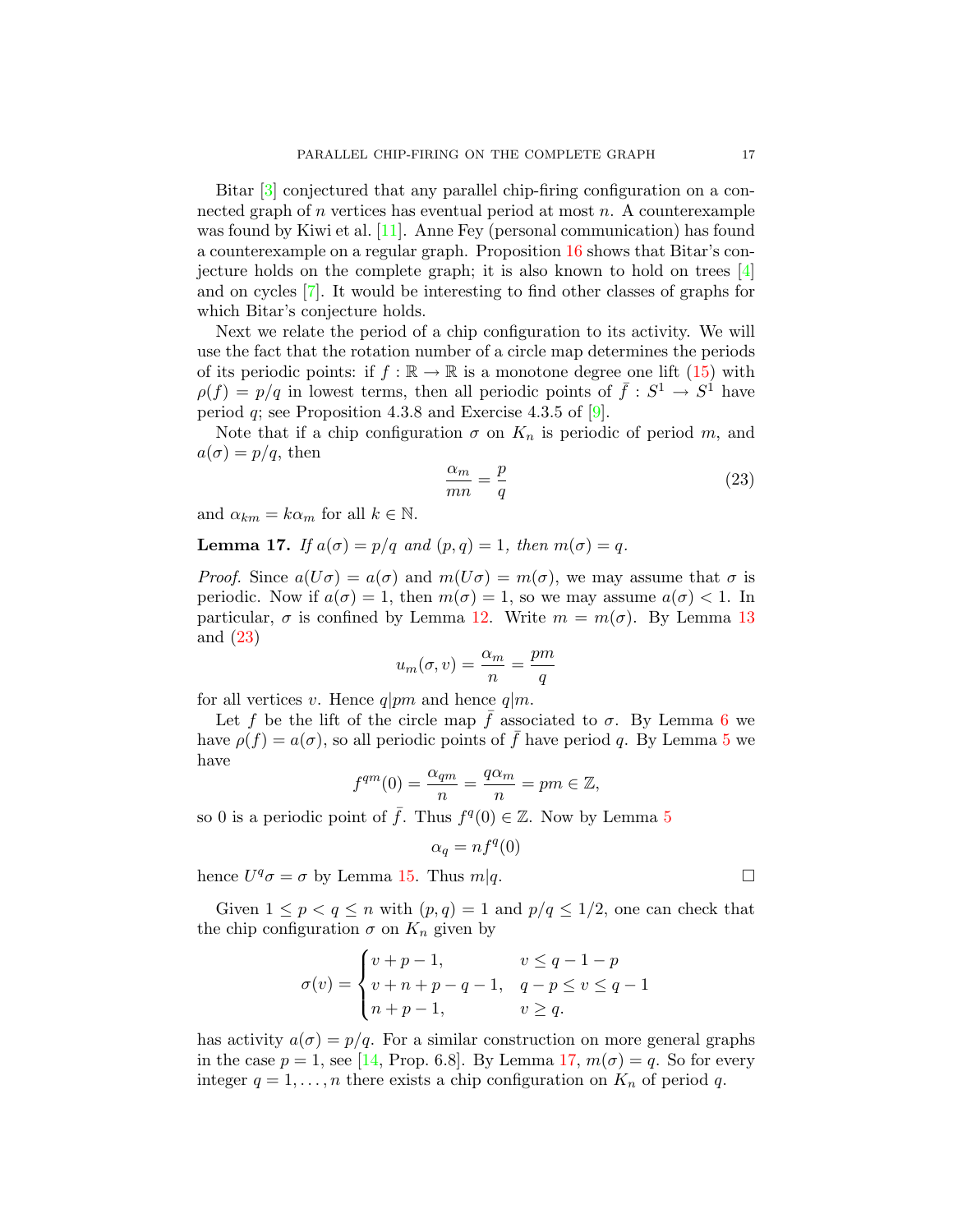#### 18 LIONEL LEVINE

Despite the existence of states of period as large as  $n$ , states of smaller period are in some sense more prevalent. One way to capture this is the following.

<span id="page-17-0"></span>**Theorem 18.** If  $\sigma_2, \sigma_3, \ldots$  is a sequence of chip configurations satisfying [\(16\)](#page-10-2), [\(17\)](#page-10-3) and [\(19\)](#page-12-1), then for each  $q \in \mathbb{N}$  there is a constant  $c = c_q > 0$  such that for all sufficiently large n, at least cn of the states  $\{\sigma_n + k\}_{k=0}^n$  have eventual period q.

*Proof.* Fix  $\epsilon > 0$ , and choose  $p < q$  with  $(p,q) = 1$ . By Proposition [10](#page-12-0) we have  $s^{-1}(p/q) = [a_p, b_p]$  for some  $a_p < b_p$ . By Proposition [11,](#page-13-2) for sufficiently large n we have

$$
a(\sigma_n + \lfloor ny \rfloor) = s_n(y) = p/q
$$

for all  $y \in [a_p + \epsilon/2q, b_p - \epsilon/2q]$ . Thus all states  $\sigma_n + k$  with

$$
\left(a_p + \frac{\epsilon}{2q}\right)n < k < \left(b_p - \frac{\epsilon}{2q}\right)n
$$

have activity  $p/q$  and hence, by Lemma [17,](#page-16-0) eventual period q. We can therefore take

$$
c_q = \sum_{p:(p,q)=1} (b_p - a_p) - \epsilon
$$
 for any  $\epsilon > 0$ .

The rest of this section is devoted to proving the existence of a *period* 2 window: any chip configuration on  $K_n$  with total number of chips strictly between  $n^2 - n$  and  $n^2$  has eventual period 2.

The following lemma is a special case of [\[14,](#page-21-4) Prop. 6.2]; we include a proof for completeness. Write  $r(\sigma)$  for the number of unstable vertices in  $\sigma$ .

<span id="page-17-1"></span>**Lemma 19.** If  $\sigma$  and  $\tau$  are chip configurations on  $K_n$  with  $\sigma(v) + \tau(v) =$  $2n-1$  for all v, then  $a(\sigma) + a(\tau) = 1$ .

*Proof.* If  $\sigma(v) + \tau(v) = 2n - 1$  for all v, then for each vertex v, exactly one of  $\sigma(v)$ ,  $\tau(v)$  is  $\geq n$ . Hence  $r(\sigma) + r(\tau) = n$ , and

$$
U\sigma(v) + U\tau(v) = \sigma(v) + r(\sigma) + \tau(v) + r(\tau) - n
$$
  
= 2n - 1

for all vertices  $v$ . Inducting on  $t$ , we obtain

$$
r(U^t\sigma) + r(U^t\tau) = n
$$

for all  $t \geq 0$ , and hence  $a(\sigma) + a(\tau) = 1$  by [\(3\)](#page-1-1).

Given a chip configuration  $\sigma$  on  $K_n$ , for  $j = 1, \ldots, n$  we define *conjugate* configurations

$$
c^j \sigma(v) = \begin{cases} \sigma(v) + j - n, & v \le j \\ \sigma(v) + j, & v > j. \end{cases}
$$

Note that  $c^n \sigma = \sigma$ .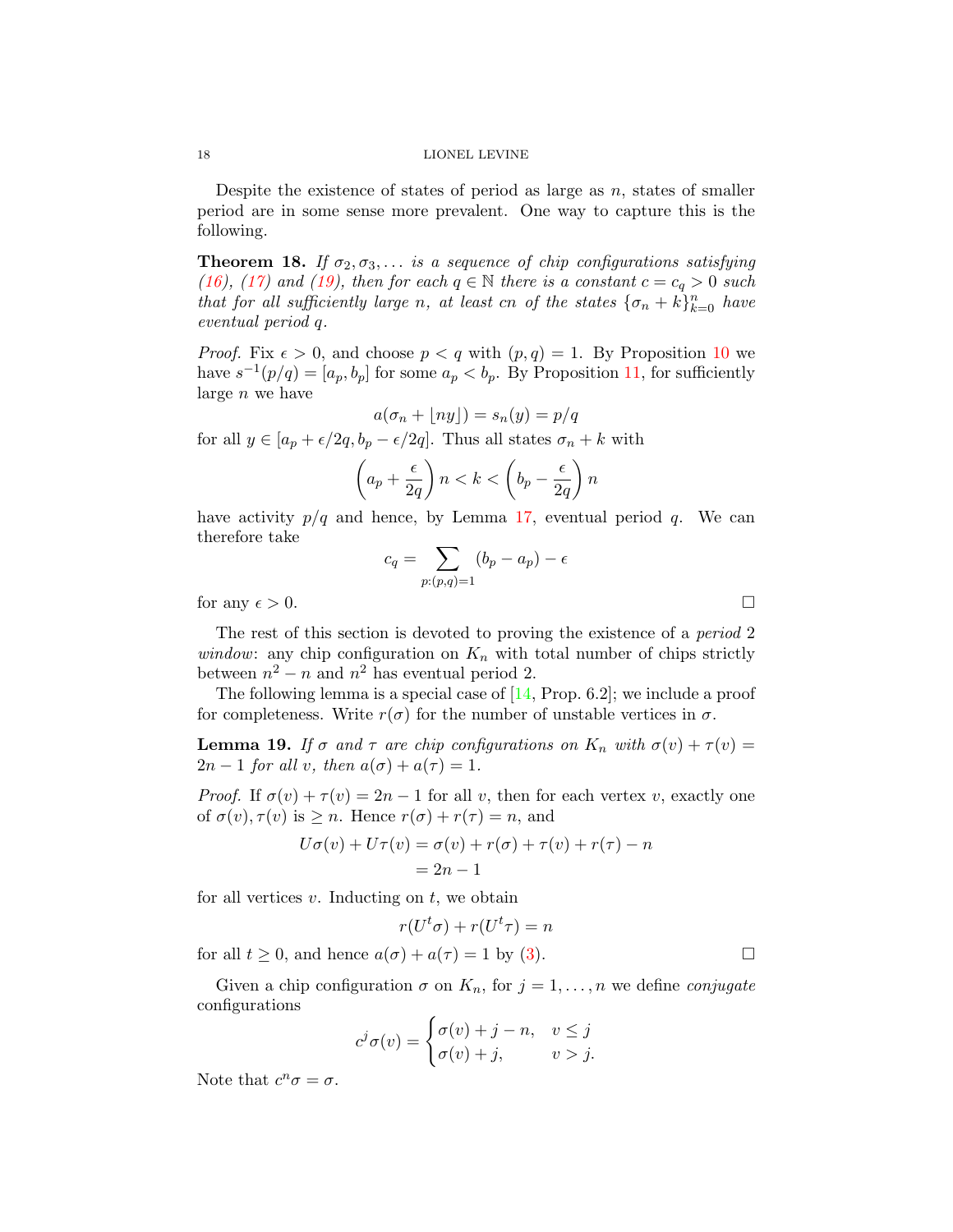**Lemma 20.** Let  $\sigma$  be a chip configuration on  $K_n$ , and fix  $j \in [n]$ . For all  $t \geq 0$ , we have for  $v \leq j$ 

$$
u_t(\sigma, v) - 1 \le u_t(c^j \sigma, v) \le u_t(\sigma, v),
$$

while for  $v > j$ 

$$
u_t(\sigma, v) \le u_t(c^j\sigma, v) \le u_t(\sigma, v) + 1.
$$

*Proof.* Induct on t. By  $(20)$ 

<span id="page-18-0"></span>
$$
U^{t}c^{j}\sigma(v) = c^{j}\sigma(v) + \alpha_{t,j} - n u_{t}(c^{j}\sigma, v)
$$
\n(24)

where

$$
\alpha_{t,j} = \sum_{w=1}^n u_t(c^j \sigma, w).
$$

By the inductive hypothesis,

<span id="page-18-1"></span>
$$
-j \leq \alpha_{t,j} - \alpha_{t,0} \leq n-j. \tag{25}
$$

Fix a vertex  $v$ , and write

<span id="page-18-2"></span>
$$
b = u_t(c^j \sigma, v) - u_t(\sigma, v).
$$

By the inductive hypothesis we have  $b \in \{-1, 0, 1\}$ . From  $(24)$  we have

$$
U^t c^j \sigma(v) - U^t \sigma(v) = \alpha_{t,j} - \alpha_{t,0} + c^j \sigma(v) - \sigma(v) - nb \tag{26}
$$

Case 1:  $v \leq j$  and  $b = -1$ . By [\(25\)](#page-18-1), the right side of [\(26\)](#page-18-2) is  $\geq 0$ , so if v is unstable in  $U^t\sigma$ , then it is also unstable in  $U^t c^j \sigma$ . Thus

<span id="page-18-3"></span>
$$
u_{t+1}(\sigma, v) - 1 \le u_{t+1}(c^j \sigma, v) \le u_{t+1}(\sigma, v), \tag{27}
$$

completing the inductive step.

Case 2:  $v \leq j$  and  $b = 0$ . By [\(25\)](#page-18-1), the right side of [\(26\)](#page-18-2) is  $\leq 0$ , so if v is unstable in  $U^t c^j \sigma$ , then it is also unstable in  $U^t \sigma$ . Thus once again [\(27\)](#page-18-3) holds.

Case 3:  $v > j$  and  $b = 0$ . By [\(25\)](#page-18-1), the right side of [\(26\)](#page-18-2) is  $\geq 0$ , so

<span id="page-18-4"></span>
$$
u_{t+1}(\sigma, v) \le u_{t+1}(c^j \sigma, v) \le u_{t+1}(\sigma, v) + 1,
$$
\n(28)

completing the inductive step.

Case 4:  $v > j$  and  $b = 1$ . By [\(25\)](#page-18-1), the right side of [\(26\)](#page-18-2) is  $\leq 0$ , so once again  $(28)$  holds.

<span id="page-18-5"></span>**Corollary 21.** For any chip configuration  $\sigma$  on  $K_n$  and any  $j \in [n]$ ,

$$
a(c^j \sigma) = a(\sigma).
$$

It turns out that the circle maps corresponding to  $\sigma$  and  $c^j\sigma$  are conjugate to one another by a rotation. This gives an alternative proof of the corollary, in the case when both  $\sigma$  and  $c^j\sigma$  are preconfined.

<span id="page-18-6"></span>**Lemma 22.** Let  $\sigma$  be a chip configuration on  $K_n$ . If  $u_2(\sigma, v) \geq 1$  for all v, then  $u_{2t}(\sigma, v) \geq t$  for all v and all  $t \geq 1$ .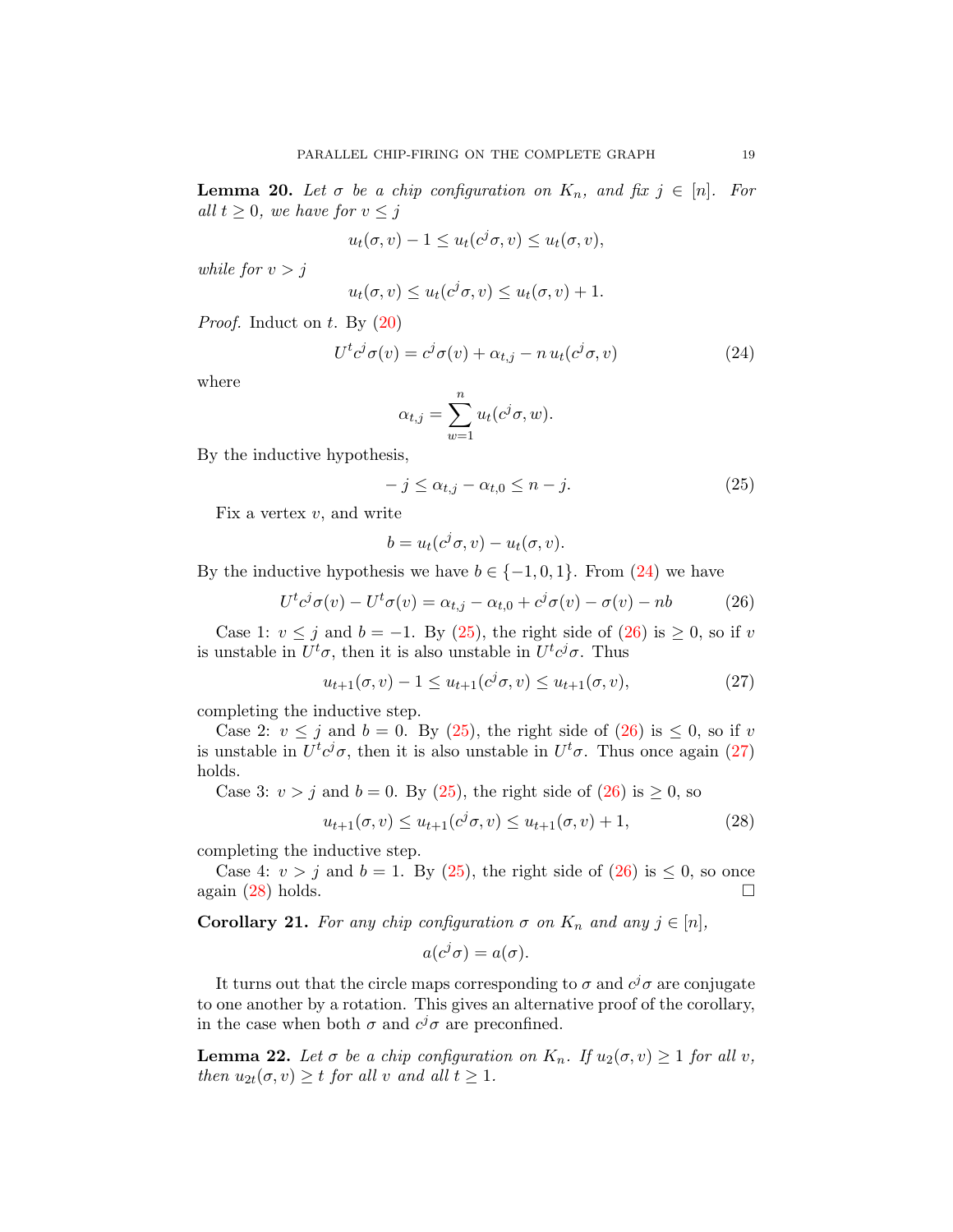*Proof.* Induct on t. By the inductive hypothesis,  $\alpha_{2t} \ge nt$ . Fix a vertex v, and suppose that  $u_{2t}(\sigma, v) = t$ . Since  $u_2(\sigma, v) \geq 1$ , either  $\sigma(v) \geq n$  or  $U\sigma(v) \geq n$ . In the former case, by [\(20\)](#page-14-1)

$$
U^{2t}\sigma(v) - \sigma(v) = \alpha_{2t} - nt \ge 0,
$$

so v fires at time 2t. Hence  $u_{2t+1}(\sigma, v) \geq t+1$ . Summing over v yields

$$
\alpha_{2t+1} \ge \alpha_1(t+1) + (n - \alpha_1)t = nt + \alpha_1.
$$

In the latter case, if v does not fire at time 2t, we have by  $(20)$ 

$$
U^{2t+1}\sigma(v) - U\sigma(v) = \alpha_{2t+1} - \alpha_1 - nt \ge 0,
$$

so v fires at time  $2t + 1$ . Hence  $u_{2t+2}(\sigma, v) \ge t + 1$  for all v.

Given a chip configuration  $\sigma$  on  $K_n$ , write

$$
\ell(\sigma) = \min\{\sigma(1), \ldots, \sigma(n)\}\
$$

and

$$
r(\sigma) = \#\{v \in [n] : \sigma(v) \ge n\}.
$$

Write

$$
|\sigma| = \sum_{v=1}^n \sigma(v)
$$

for the total number of chips in the system.

<span id="page-19-0"></span>**Theorem 23.** Every chip configuration  $\sigma$  on  $K_n$  with  $n^2 - n < |\sigma| < n^2$ has eventual period 2.

*Proof.* If  $|\sigma| < n^2$ , then  $a(\sigma) < 1$ , so by Lemma [12](#page-13-1) we may assume  $\sigma$  is confined. Moreover, by relabeling the vertices we may assume that  $\sigma(1) \geq$  $\sigma(2) \geq \ldots \geq \sigma(n)$ . In particular, for any vertex v, since  $\sigma(w) \geq \sigma(v) - n + 1$ for  $w = v + 1, \ldots, n$ , we have

$$
|\sigma| \ge v\sigma(v) + (n - v)(\sigma(v) - n + 1)
$$
  
=  $n\sigma(v) - (n - v)(n - 1).$ 

Since  $|\sigma| < n^2$ , we obtain

<span id="page-19-1"></span>
$$
\sigma(v) < \frac{n^2 + (n - v)(n - 1)}{n} \le 2n - v. \tag{29}
$$

For a fixed vertex v, as j ranges over [n], the quantity  $c^j \sigma(v)$  takes on each of the values

$$
\sigma(v)+v-n,\ldots,\sigma(v)+v-1
$$

exactly once. By [\(29\)](#page-19-1), at least  $\sigma(v) + v - n$  of these values are  $\geq n$ , hence

<span id="page-19-2"></span>
$$
\sum_{j=1}^{n} r(c^j \sigma) \ge \sum_{v=1}^{n} (\sigma(v) + v - n) = |\sigma| - \frac{n(n-1)}{2}.
$$
 (30)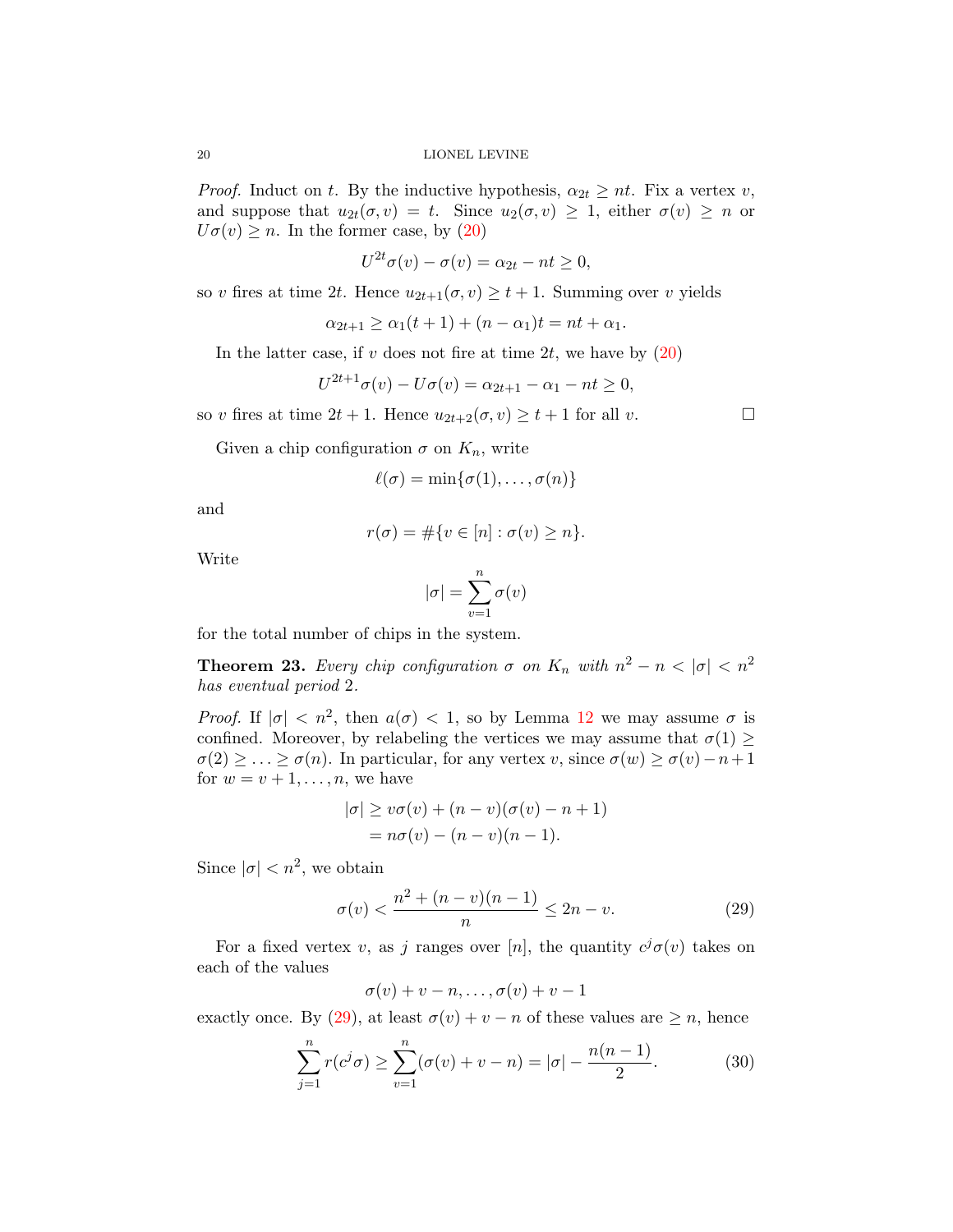Since  $\ell(c^j\sigma) = \sigma(j) + j - n$ , we have

<span id="page-20-10"></span>
$$
\sum_{j=1}^{n} \ell(c^j \sigma) = |\sigma| - \frac{n(n-1)}{2}.
$$
 (31)

Summing equations [\(30\)](#page-19-2) and [\(31\)](#page-20-10), and using  $|\sigma| > n^2 - n$ , we obtain

$$
\sum_{j=1}^{n} (\ell(c^j \sigma) + r(c^j \sigma)) > n^2 - n.
$$

Since each term in the sum on the left is a nonnegative integer, we must have

$$
\ell(c^j\sigma) + r(c^j\sigma) \ge n.
$$

for some  $j \in [n]$ . Thus every vertex v fires at least once during the first two updates of  $c^j\sigma$ . From Corollary [21](#page-18-5) and Lemma [22](#page-18-6) we obtain

$$
a(\sigma) = a(c^j \sigma) \ge \frac{1}{2}.
$$

Finally, the chip configuration  $\tau(v) := 2n - 1 - \sigma(v)$  also satisfies  $n^2$  $n < |\tau| < n^2$ , so  $a(\tau) \geq \frac{1}{2}$  $\frac{1}{2}$ . By Lemma [19](#page-17-1) we have  $a(\sigma) + a(\tau) = 1$ , so  $a(\sigma) = a(\tau) = \frac{1}{2}$ . From Lemma [17](#page-16-0) we conclude that  $m(\sigma) = 2$ .

## Acknowledgements

The author thanks Anne Fey for many helpful conversations, and an anonymous referee for suggesting the formulation of generalized chip configurations in terms of measures on [0, 2).

#### **REFERENCES**

- <span id="page-20-3"></span>[1] F. Bagnoli, F. Cecconi, A. Flammini, and A. Vespignani, Short-period attractors and non-ergodic behavior in the deterministic fixed-energy sandpile model, Europhys. Lett. **63** (2003), 512-518.
- <span id="page-20-2"></span>[2] P. Bak, C. Tang and K. Wiesenfeld, Self-organized criticality: an explanation of the  $1/f$  noise, *Phys. Rev. Lett.* **59**, no. 4 (1987), 381–384.
- <span id="page-20-9"></span>[3] J. Bitar, Juegos Combinatoriales en Redes de Autómatas, Tesis Ingeniero Matemático, Dept. Ingeniería Matemática, U. de Chile, 1989.
- <span id="page-20-0"></span>[4] J. Bitar and E. Goles, Parallel chip firing games on graphs, Theoretical Comp. Sci. 92, no. 2 (1992), 291–300.
- <span id="page-20-1"></span>[5] A. Björner, L. Lovász and P. Shor, Chip-firing games on graphs, European J. Combin. 12 (1991), no. 4, 283–291.
- <span id="page-20-7"></span>[6] M. Casartelli, L. Dall'Asta, A. Vezzani and P. Vivo, Dynamical invariants in the deterministic fixed-energy sandpile, European Phys. J. B 52 (2006), no. 1, 91–105.
- <span id="page-20-5"></span>[7] L. Dall'Asta, Exact solution of the one-dimensional deterministic fixed-energy sandpile, Phys. Rev. Lett. 96 (2006).
- <span id="page-20-8"></span>[8] D. Dhar, Self-organized critical state of sandpile automaton models, *Phys. Rev. Lett.* 64 (1990), 1613–1616.
- <span id="page-20-6"></span>[9] B. Hasselblatt and A. Katok, A First Course in Dynamics, With a Panorama of Recent Developments, Cambridge University Press, 2003.
- <span id="page-20-4"></span>[10] S. A. Janowsky and C. A. Laberge, Exact solutions for a mean-field abelian sandpile, J. Phys. A 26 (1993) L973–L980.